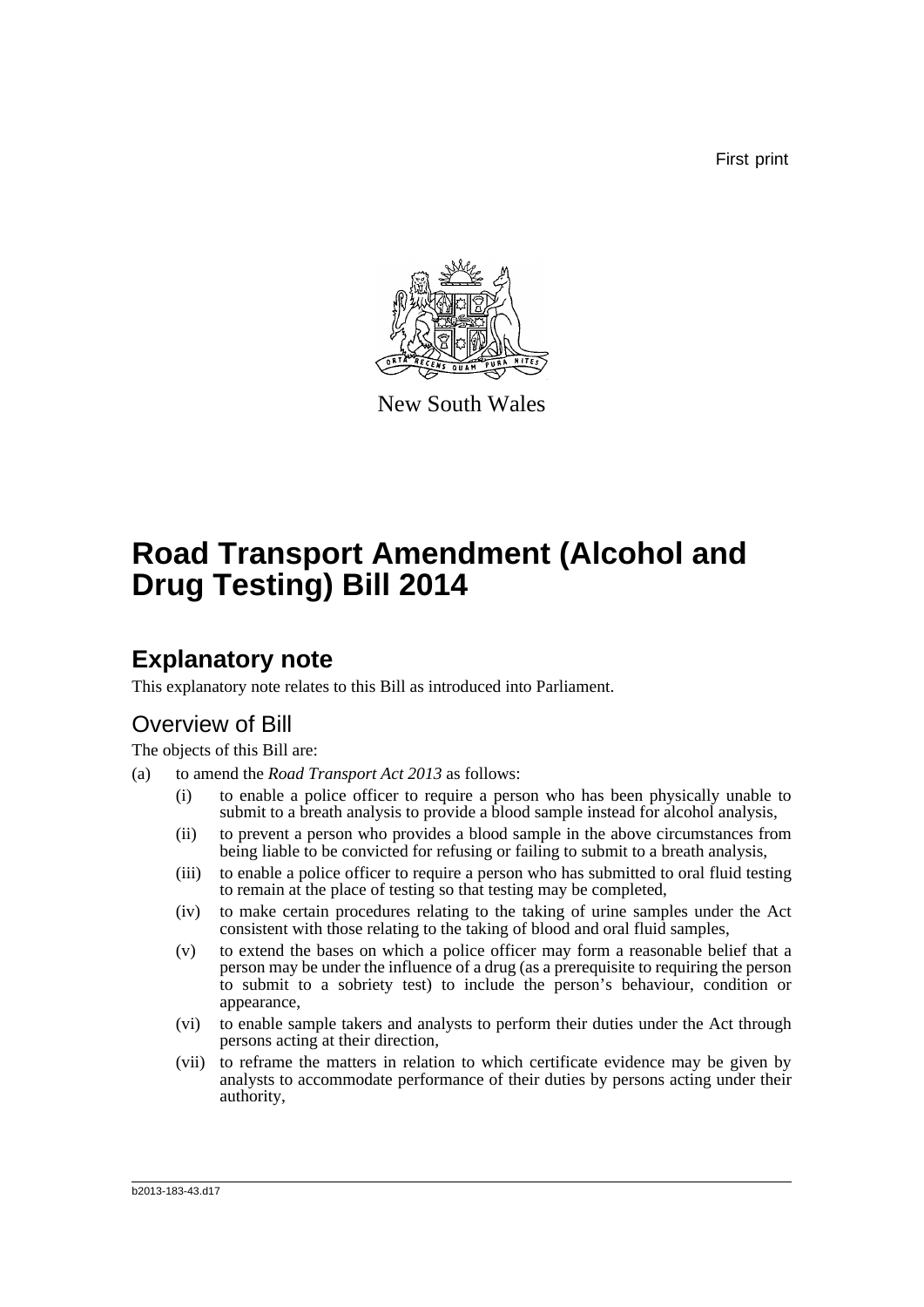- (viii) to clarify who may give certificate evidence concerning sample taking or analysis performed in another jurisdiction,
- (ix) to provide that certain breath analyses carried out by police officers who had undertaken relevant training are taken to have been carried out by police officers duly authorised to do so,
- (x) to make consequential, minor or ancillary amendments, and
- (b) to amend the *Marine Safety Act 1998*:
	- (i) to make amendments corresponding with those referred to in paragraph (a)  $(i)$ – $(iii)$ and  $(v)$ – $(viii)$ , and
	- (ii) to make consequential, minor or ancillary amendments.

## Outline of provisions

**Clause 1** sets out the name (also called the short title) of the proposed Act.

**Clause 2** provides for the commencement of the proposed Act on a day or days to be appointed by proclamation.

## **Schedule 1 Amendment of Road Transport Act 2013 No 18**

### **Requirement to provide blood sample for alcohol analysis if physically unable to submit to breath analysis**

**Schedule 1 [8]** enables a police officer to require a person who has been physically unable to submit to a breath analysis as directed, to provide instead a sample of the person's blood, in accordance with the directions of an authorised sample taker, for analysis to determine the concentration of alcohol in the blood. **Schedule 1 [7]** enables a person to be arrested, taken to a hospital or prescribed place and detained there for the purpose of providing such a blood sample. **Schedule 1 [5]** provides for the period after the expiration of which a police officer cannot require a person to provide such a blood sample.

**Schedule 1 [14]** creates an offence of refusing or failing to submit to the taking of a blood sample if required to do so in the above circumstances. The maximum penalty for the offence is 30 penalty units (currently \$3,300) or imprisonment for 18 months, or both, in the case of a first offence, or 50 penalty units (currently \$5,500) or imprisonment for 2 years, or both, in the case of a second or subsequent offence. It is a defence to a prosecution for the offence that the defendant was unable to provide a blood sample on medical grounds.

The proposed offence has the same maximum penalty, and is treated in the same way for the purposes of the Act, as the offence of failing or refusing to submit to a breath analysis when required to do so by a police officer, including by being made a *major offence* (enabling immediate licence suspension and automatic licence disqualification) and an *alcohol-related major offence* (enabling participation in an interlock program as an alternative to disqualification). **Schedule 1 [1]–[4]** make related amendments.

**Schedule 1 [31]** makes a consequential amendment to prevent a person who submits to the taking of a blood sample when required to do so in the proposed circumstances from being charged with driving under the influence of alcohol in relation to the same driving event (as is the case with a person who submits to a breath analysis).

**Schedule 1 [33]** prevents a person who submits to the taking of a blood sample when required to do so in the proposed circumstances (or who is prosecuted for failing or refusing to submit to the taking of a blood sample but satisfies the court that he or she was unable, on medical grounds, to so submit) from being liable to be convicted, in relation to the person's inability to submit to the breath analysis, of the offence of failing or refusing to submit to a breath analysis.

Schedule 1 [33] also prevents a person who fails or refuses to provide a blood sample in those circumstances from being convicted of both the offence of failing or refusing to submit to a breath analysis and the proposed offence of failing or refusing to submit to the taking of a blood sample.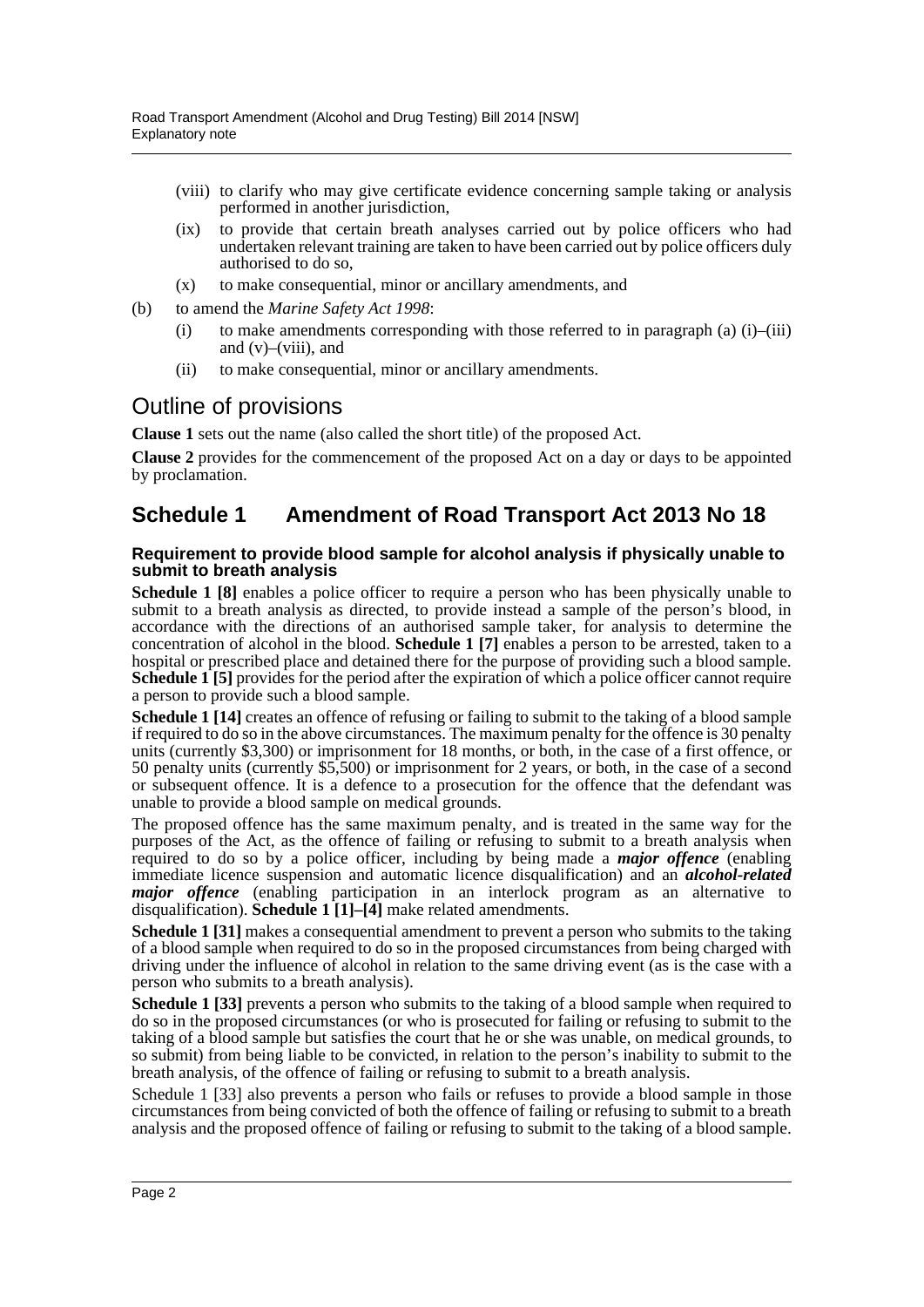**Schedule 1 [15]** makes a consequential amendment to make it an offence for a person to wilfully alter the concentration of alcohol in the person's blood between the time of the driving event that preceded the requirement for a breath test and the time the person provides a sample of blood when required to do so in the proposed circumstances. The offence attracts the same maximum penalty (being the same as that referred to in relation to the offence created by Schedule 1 [14]), and is treated in the same way for the purposes of the Act, as the equivalent offence in relation to breath analysis.

**Schedule 1 [34]** extends provision for protection from personal liability for authorised sample takers to cover the proposed sample taking.

As a consequence of the amendment proposed to be made by Schedule 1 [8], **Schedule 1 [10]** amends a provision that enables a police officer to require a person to provide a blood sample if the person has been unable to comply with a direction to provide an oral fluid sample, to make it clear that the inability to comply must be physical in nature.

### **Requirement to remain at place of oral fluid testing for reasonable period to enable completion of testing**

**Schedule 1 [9]** enables a police officer to direct a person who has submitted to an oral fluid test to remain at or near the place of testing for such period as is reasonable to enable the test to be completed. A person who does not comply with such a direction is liable to a maximum penalty of 10 penalty units (currently \$1,100).

### **Revision of procedures for urine sampling consistent with blood and oral fluid sampling**

**Schedule 1 [19]–[21]** make the procedure for taking urine samples consistent with those for taking blood and oral fluid samples by requiring the sample taker to give the person from whom the sample was taken a certificate identifying the urine sample as the person's sample (rather than a portion of the urine sample itself) for the purposes of obtaining an independent analysis. The person may, within 12 months, apply to an authorised laboratory for a portion of the sample to be sent for analysis (at the person's own expense) to a medical practitioner or laboratory nominated by the person.

### **Requirement to submit to sobriety assessment on basis of behaviour, condition or appearance**

**Schedule 1 [12]** enables a police officer to require a person who was driving or attempting to drive a vehicle and whose breath test results do not permit the person to be required to submit to a breath analysis, to submit to a sobriety assessment if the police officer reasonably believes the person may be under the influence of a drug by the behaviour, condition or appearance of the person. Currently, a police officer may form this belief only on the basis of the way in which the person was driving or attempting to drive the vehicle. **Schedule 1 [13]** notes provision in the Act for the period after the expiration of which a police officer cannot require a person who has been required to submit to a sobriety assessment, to provide a blood or urine sample as a consequence of the assessment or a refusal to submit to it.

**Schedule 1 [6], [11], [16] and [17]** reframe certain temporal reference points as a consequence of the amendment proposed to be made by Schedule 1 [12].

### **Discharge of duties of sample takers and analysts**

**Schedule 1 [23]** enables the duties of an authorised sample taker or analyst under the Act to be performed by other persons at the direction of (rather than only under the supervision of) the authorised sample taker or analyst and provides that a duty performed by any such person is taken to have been performed by the authorised sample taker or analyst.

### **Evidence certificates of sample takers and analysts**

**Schedule 1 [26]–[29]** reframe provisions specifying matters concerning samples submitted for analysis that may be the subject of certificate evidence from analysts in proceedings for certain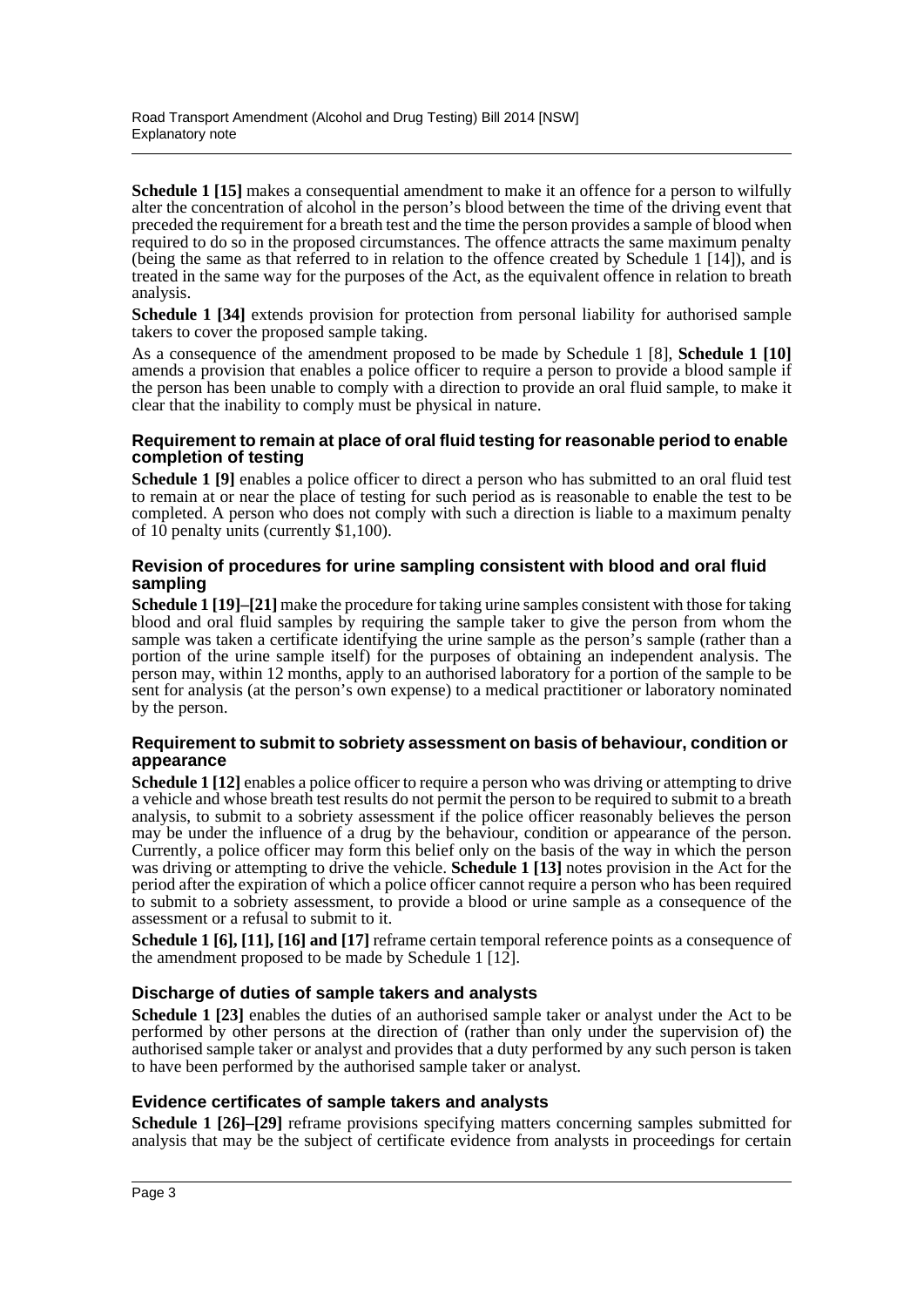offences under the Act, to accommodate the performance of analysts' duties by persons acting under their supervision or at their direction, rather than by analysts personally.

**Schedule 1 [30]** expands the definitions of *interstate analyst* and *interstate sample taker* to make it clear that certificate evidence concerning sample taking or analysis that is performed in another jurisdiction may be given not only by persons who personally perform the analysis or sample taking but also by persons who supervise or direct those procedures.

**Schedule 1 [22]** requires a police officer to notify the prescribed laboratory to which a blood or urine sample is submitted following a fatal accident, rather than an analyst at the laboratory, of certain matters before the sample may be analysed.

### **Amendments dealing with savings, transitional and other matters**

**Schedule 1 [18] and [32]** make amendments by way of statute law revision.

**Schedule 1 [24] and [25]** standardise references to an authority required from the Commissioner of Police under the Act to carry out a breath analysis.

**Schedule 1 [35]** makes provision of a savings and transitional nature consequent on certain of the proposed amendments.

Schedule 1 [35] also provides that breath analyses carried out between 1 December 1999 and 21 February 2014 by police officers who had undertaken a NSW Police Force training course in breath analysis are taken to have been carried out by police officers duly authorised to do so, and the police officers to have been duly authorised to carry them out.

## **Schedule 2 Amendment of Marine Safety Act 1998 No 121**

**Schedule 2** amends the *Marine Safety Act 1998* to the same effect as Schedule 1 amends the *Road Transport Act 2013*, and makes certain consequential and related amendments, as follows:

- (a) **Schedule 2 [1]–[5], [9], [26] and [32]–[36]**—Requirement to provide blood sample for alcohol analysis if physically unable to submit to breath analysis,
- (b) **Schedule 2 [12], [13] and [16]**—Revision of procedures for urine sampling consistent with blood and oral fluid sampling,
- (c) **Schedule 2 [17]–[19] and [23]–[25]**—Requirement to submit to sobriety assessment on basis of behaviour, condition or appearance,
- (d) **Schedule 2 [8]**—Discharge of duties of sample takers and analysts,
- (e) **Schedule 2 [11], [14], [15] and [27]–[31]**—Evidence certificates of sample takers and analysts.

Schedule 2 also makes amendments to the *Marine Safety Act 1998* dealing with savings, transitional and other matters, as follows:

- (a) **Schedule 2 [6] and [7]** replace certain references to "medical practitioner" with references to "authorised sample taker", consistent with the *Road Transport Act 2013*,
- (b) **Schedule 2 [10] and [20]–[22]** make amendments by way of statute law revision,
- (c) **Schedule 2 [37]** inserts savings and transitional provisions consequent on the proposed amendments to which the provisions refer.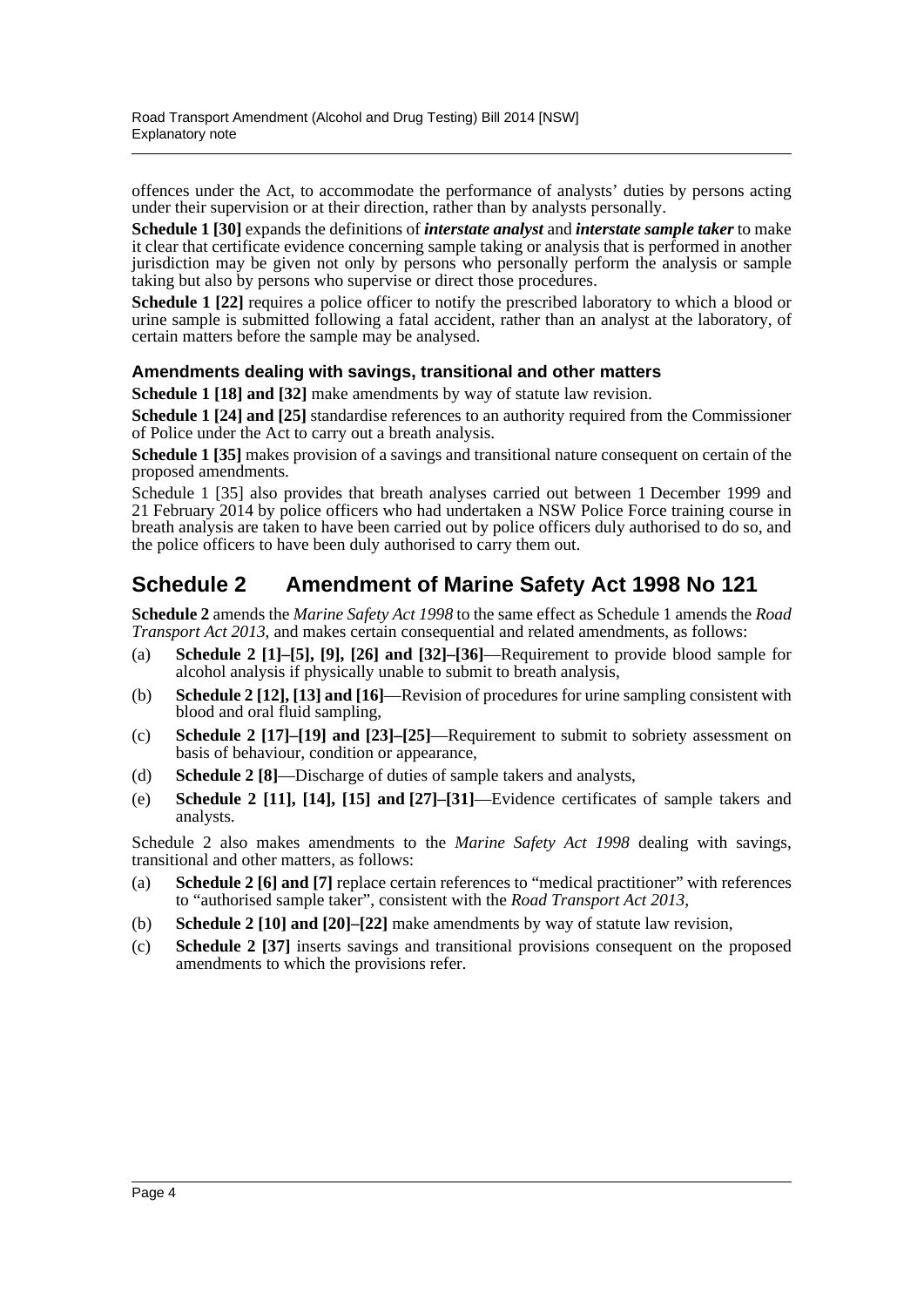First print



New South Wales

# **Road Transport Amendment (Alcohol and Drug Testing) Bill 2014**

# **Contents**

|                                                       | Page |
|-------------------------------------------------------|------|
|                                                       |      |
| Name of Act                                           | 2    |
| Commencement                                          | 2    |
| Schedule 1 Amendment of Road Transport Act 2013 No 18 | 3    |
| Schedule 2 Amendment of Marine Safety Act 1998 No 121 | 9    |
|                                                       |      |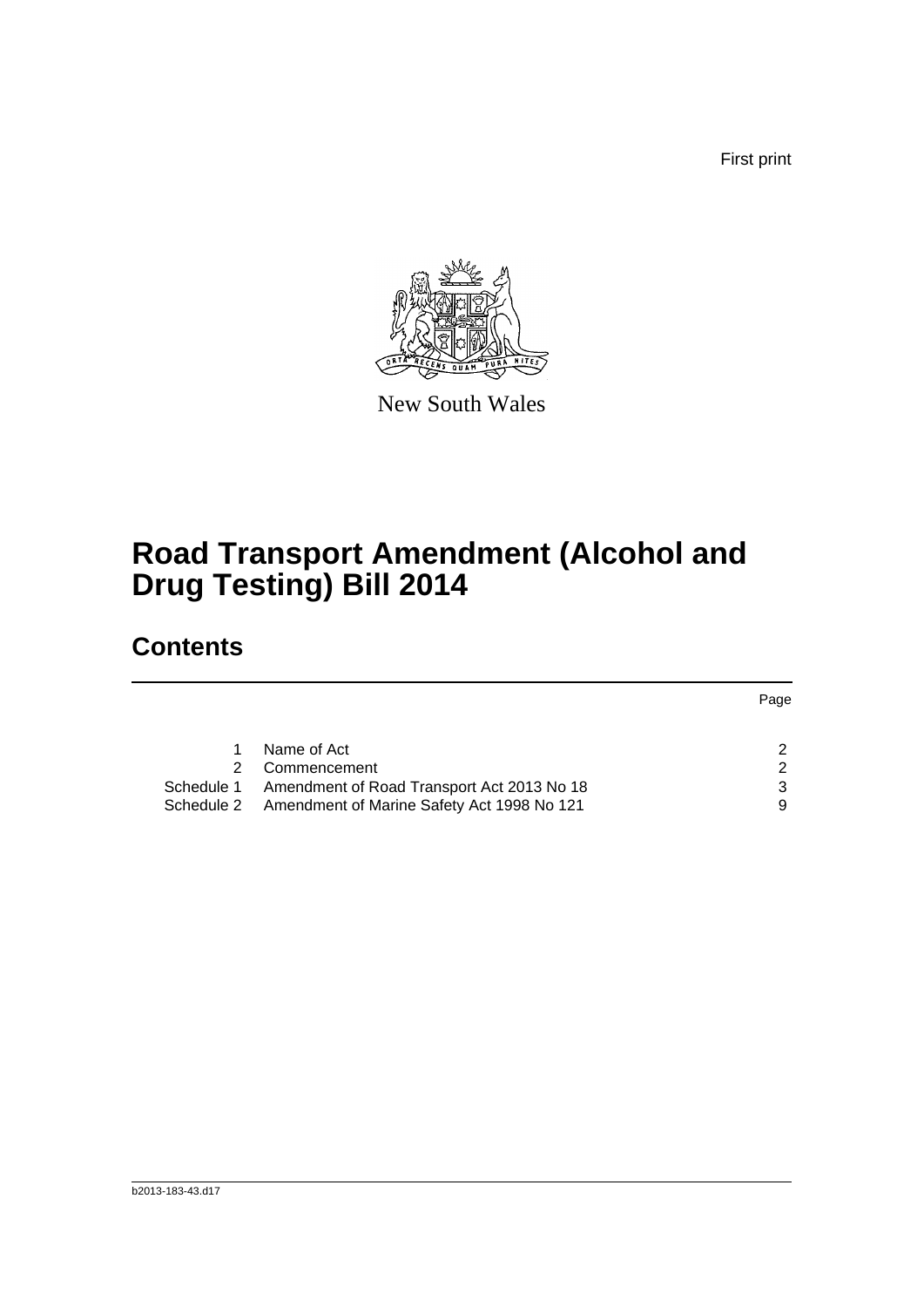

New South Wales

# **Road Transport Amendment (Alcohol and Drug Testing) Bill 2014**

No , 2014

### **A Bill for**

An Act to amend the *Road Transport Act 2013* and the *Marine Safety Act 1998* to make further provision with respect to alcohol and drug testing; and for other purposes.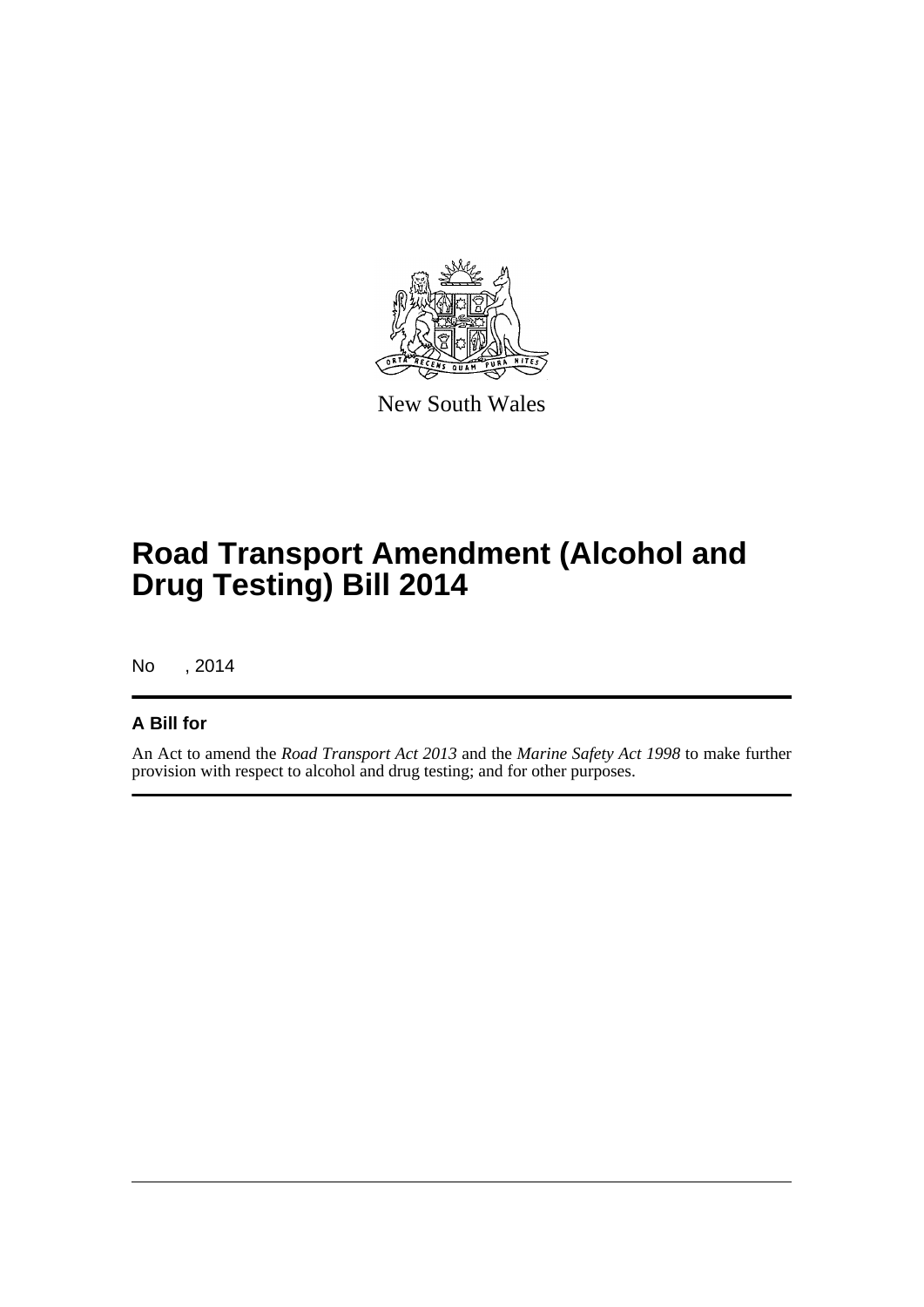<span id="page-6-1"></span><span id="page-6-0"></span>

| The Legislature of New South Wales enacts:                                    |   |
|-------------------------------------------------------------------------------|---|
| Name of Act                                                                   | 2 |
| This Act is the Road Transport Amendment (Alcohol and Drug Testing) Act 2014. | 3 |
| <b>Commencement</b>                                                           | 4 |
| This Act commences on a day or days to be appointed by proclamation.          | 5 |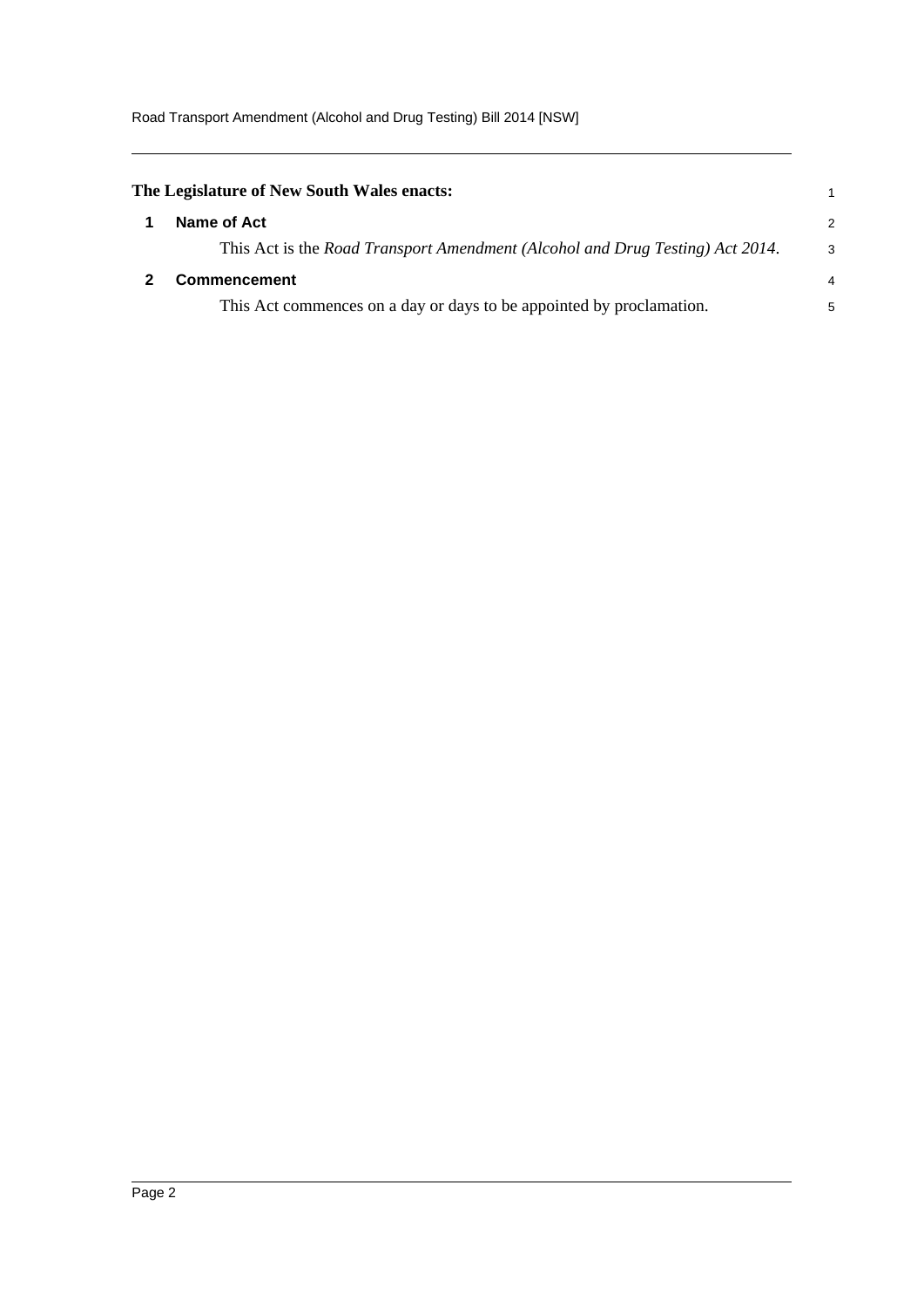<span id="page-7-0"></span>

|       | <b>Schedule 1</b> |                                               |                    | <b>Amendment of Road Transport Act 2013 No 18</b>                                                                                                                                                                                                                                                                                                                  | 1                          |  |  |  |  |
|-------|-------------------|-----------------------------------------------|--------------------|--------------------------------------------------------------------------------------------------------------------------------------------------------------------------------------------------------------------------------------------------------------------------------------------------------------------------------------------------------------------|----------------------------|--|--|--|--|
| $[1]$ |                   |                                               |                    | Section 205 Disqualification for certain major offences                                                                                                                                                                                                                                                                                                            | $\overline{\mathbf{c}}$    |  |  |  |  |
|       |                   | and $(3)$ (c).                                |                    | Insert "(a), (b) or (c)" after "clause 17 (1)" wherever occurring in section 205 (2) (c)                                                                                                                                                                                                                                                                           | 3<br>4                     |  |  |  |  |
| [2]   |                   | <b>Section 208 Definitions</b>                |                    |                                                                                                                                                                                                                                                                                                                                                                    |                            |  |  |  |  |
|       |                   | major offence.                                |                    | Insert "or 17 (1) (a1)" after "16 (1) (b)" in paragraph (g) of the definition of <b>alcohol-related</b>                                                                                                                                                                                                                                                            | 6<br>7                     |  |  |  |  |
| [3]   | program           |                                               |                    | Section 210 Disqualification period may be suspended for participation in interlock                                                                                                                                                                                                                                                                                | 8<br>9                     |  |  |  |  |
|       |                   | of the Table.                                 |                    | Insert "or 17 (1) (a1)" after "16 (1) (b)" wherever occurring in items 1 and 2 in Column 1                                                                                                                                                                                                                                                                         | 10<br>11                   |  |  |  |  |
| [4]   | officer           |                                               |                    | Section 224 When immediate licence suspension notice may be issued by police                                                                                                                                                                                                                                                                                       | 12<br>13                   |  |  |  |  |
|       |                   |                                               |                    | Omit "17 (2)" from section 224 (1) (b). Insert instead "17 (1) (a1) or (2)".                                                                                                                                                                                                                                                                                       | 14                         |  |  |  |  |
| [5]   |                   |                                               |                    | Schedule 3 Testing for alcohol and drug use                                                                                                                                                                                                                                                                                                                        | 15                         |  |  |  |  |
|       |                   |                                               |                    | Insert after clause $2(2)(a)$ :                                                                                                                                                                                                                                                                                                                                    | 16                         |  |  |  |  |
|       |                   |                                               | $\left( a1\right)$ | for a blood sample taken under clause 5A—at any time after the<br>expiration of 4 hours from the occurrence of the event that entitled the<br>officer under clause $3(1)$ to require the person to submit to a breath test,<br>or                                                                                                                                  | 17<br>18<br>19<br>20       |  |  |  |  |
| [6]   |                   |                                               |                    | Schedule 3, clause 2 (2) (e)                                                                                                                                                                                                                                                                                                                                       | 21                         |  |  |  |  |
|       |                   |                                               |                    | Omit "referred to in clause 13 (2) (a) (i) or (ii) because of which the officer was entitled to<br>require the person to submit to the assessment or provide the sample".                                                                                                                                                                                          | 22<br>23                   |  |  |  |  |
|       |                   |                                               |                    | Insert instead "that entitled a police officer under clause $3(1)$ to require the person to submit<br>to the breath test that entitled a police officer under clause $13(1)$ to require the person to<br>submit to a sobriety assessment".                                                                                                                         | 24<br>25<br>26             |  |  |  |  |
| $[7]$ |                   |                                               |                    | Schedule 3, clause 4 (2) (d)                                                                                                                                                                                                                                                                                                                                       | 27                         |  |  |  |  |
|       |                   | Insert at the end of clause $4(2)(c)$ :<br>28 |                    |                                                                                                                                                                                                                                                                                                                                                                    |                            |  |  |  |  |
|       |                   |                                               |                    | , and                                                                                                                                                                                                                                                                                                                                                              | 29                         |  |  |  |  |
|       |                   |                                               | (d)                | if clause 5A permits the taking of a blood sample from the person—take<br>the person (or cause the person to be taken) with such force as may be<br>necessary to a hospital or a prescribed place and there detain the person<br>(or cause the person to be detained) for the purpose of the person<br>providing such a blood sample in accordance with clause 5A. | 30<br>31<br>32<br>33<br>34 |  |  |  |  |
| [8]   |                   | Schedule 3, clause 5A                         |                    |                                                                                                                                                                                                                                                                                                                                                                    | 35                         |  |  |  |  |
|       |                   | Insert after clause 5:                        |                    |                                                                                                                                                                                                                                                                                                                                                                    |                            |  |  |  |  |
|       | <b>5A</b>         |                                               |                    | Taking blood sample following arrest                                                                                                                                                                                                                                                                                                                               | 37                         |  |  |  |  |
|       |                   | (1)                                           | Division.          | A police officer may require a person to provide a sample of the person's blood<br>(whether or not the person consents to the provision of the sample) in<br>accordance with the directions of an authorised sample taker if the person has<br>been physically unable to submit to a breath analysis as directed under this                                        | 38<br>39<br>40<br>41<br>42 |  |  |  |  |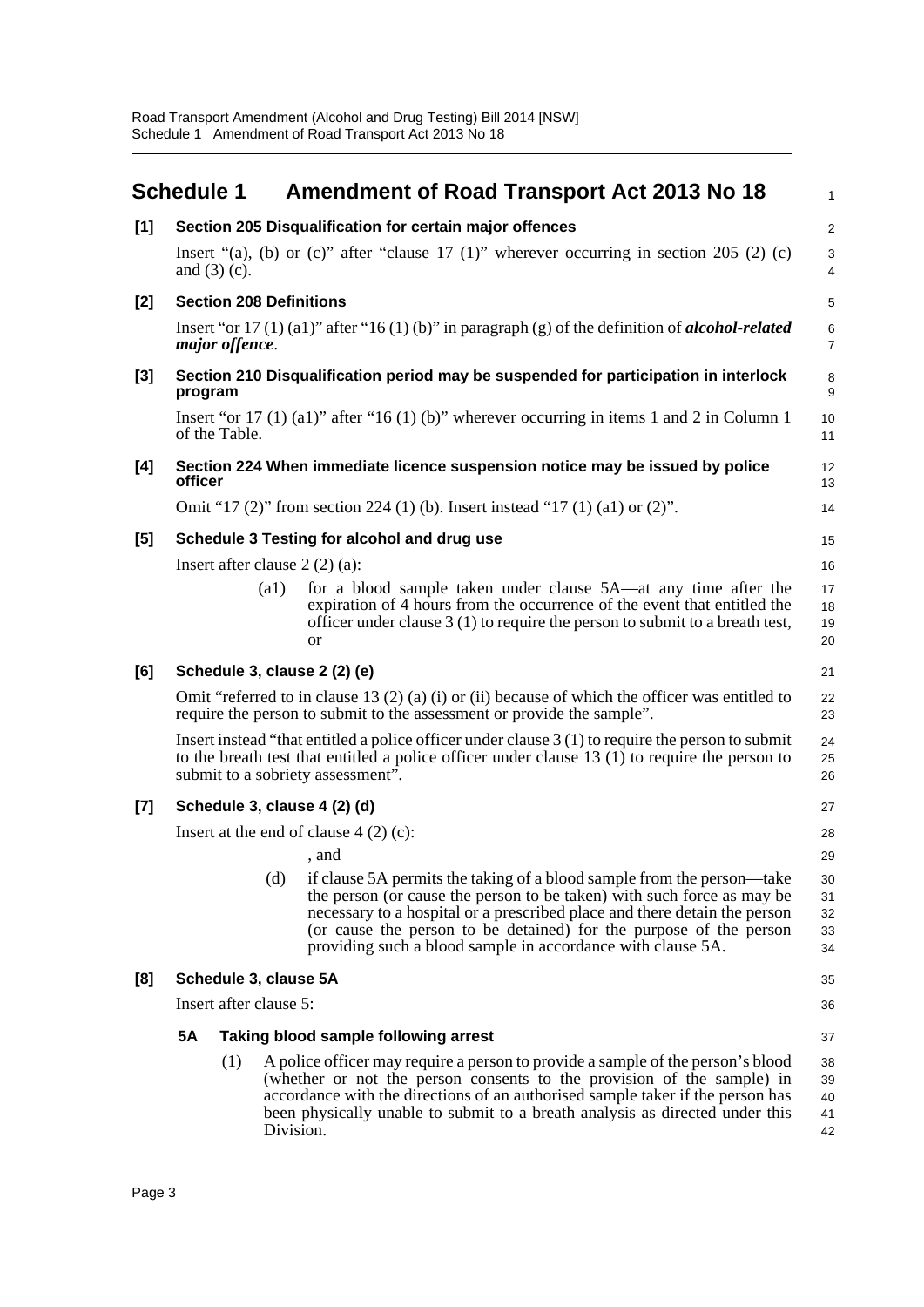| (2)<br>taken for the purposes of this clause.<br>offence against clause 20.<br>(3)<br>samples taken under this clause.<br>[9]<br>Schedule 3, clause 6 (4) and (5)<br>Insert after clause $6(3)$ :<br>(4)<br>circumstances to enable the test to be completed.<br>(5)<br>subclause $(4)$ .<br>Maximum penalty: 10 penalty units.<br>Schedule 3, clause 9 (1) (b)<br>Insert "physically" after "been".<br>Schedule 3, clause 13 (1) (a)<br>"Division 2".<br>Schedule 3, clause 13 (2) (a)<br>Omit the paragraph. Insert instead:<br>(a)<br>influence of a drug:<br>by the way in which the person:<br>(i)<br>is or was driving a motor vehicle on a road, or<br>(A)<br>is or was occupying the driving seat of a motor vehicle on<br>(B) |  |                                                                                                                                                                                                                                                                                                                                                 |                                                      |
|----------------------------------------------------------------------------------------------------------------------------------------------------------------------------------------------------------------------------------------------------------------------------------------------------------------------------------------------------------------------------------------------------------------------------------------------------------------------------------------------------------------------------------------------------------------------------------------------------------------------------------------------------------------------------------------------------------------------------------------|--|-------------------------------------------------------------------------------------------------------------------------------------------------------------------------------------------------------------------------------------------------------------------------------------------------------------------------------------------------|------------------------------------------------------|
|                                                                                                                                                                                                                                                                                                                                                                                                                                                                                                                                                                                                                                                                                                                                        |  | An authorised sample taker is under a duty to take the sample if the authorised<br>sample taker is informed by the police officer that the sample is required to be<br>Note. A refusal or failure by the authorised sample taker to take a sample that the<br>authorised sample taker is required to take under this Schedule may constitute an | 1<br>$\overline{2}$<br>3<br>$\overline{4}$<br>5<br>6 |
| [10]<br>$[11]$<br>[12]                                                                                                                                                                                                                                                                                                                                                                                                                                                                                                                                                                                                                                                                                                                 |  | A blood sample taken under this clause may be used for the purpose of<br>conducting an analysis to determine the concentration of alcohol in the blood.<br>Note. Part 4 provides for the procedures in relation to the taking and analysis of                                                                                                   | $\overline{7}$<br>8<br>9<br>10                       |
|                                                                                                                                                                                                                                                                                                                                                                                                                                                                                                                                                                                                                                                                                                                                        |  |                                                                                                                                                                                                                                                                                                                                                 | 11                                                   |
|                                                                                                                                                                                                                                                                                                                                                                                                                                                                                                                                                                                                                                                                                                                                        |  |                                                                                                                                                                                                                                                                                                                                                 | 12                                                   |
|                                                                                                                                                                                                                                                                                                                                                                                                                                                                                                                                                                                                                                                                                                                                        |  | A police officer may direct a person who has submitted to an oral fluid test<br>under subclause (1) to remain at or near the place of testing in accordance with<br>the police officer's directions for such period as is reasonable in the                                                                                                     | 13<br>14<br>15<br>16                                 |
|                                                                                                                                                                                                                                                                                                                                                                                                                                                                                                                                                                                                                                                                                                                                        |  | A person must comply with any direction given to the person under                                                                                                                                                                                                                                                                               | 17<br>18                                             |
|                                                                                                                                                                                                                                                                                                                                                                                                                                                                                                                                                                                                                                                                                                                                        |  |                                                                                                                                                                                                                                                                                                                                                 | 19                                                   |
|                                                                                                                                                                                                                                                                                                                                                                                                                                                                                                                                                                                                                                                                                                                                        |  |                                                                                                                                                                                                                                                                                                                                                 | 20                                                   |
|                                                                                                                                                                                                                                                                                                                                                                                                                                                                                                                                                                                                                                                                                                                                        |  |                                                                                                                                                                                                                                                                                                                                                 | 21                                                   |
|                                                                                                                                                                                                                                                                                                                                                                                                                                                                                                                                                                                                                                                                                                                                        |  |                                                                                                                                                                                                                                                                                                                                                 | 22                                                   |
|                                                                                                                                                                                                                                                                                                                                                                                                                                                                                                                                                                                                                                                                                                                                        |  | Insert "by reason of the occurrence of an event referred to in clause 3 (1) (a) or (b)" after                                                                                                                                                                                                                                                   | 23<br>24                                             |
|                                                                                                                                                                                                                                                                                                                                                                                                                                                                                                                                                                                                                                                                                                                                        |  |                                                                                                                                                                                                                                                                                                                                                 | 25                                                   |
|                                                                                                                                                                                                                                                                                                                                                                                                                                                                                                                                                                                                                                                                                                                                        |  |                                                                                                                                                                                                                                                                                                                                                 | 26                                                   |
|                                                                                                                                                                                                                                                                                                                                                                                                                                                                                                                                                                                                                                                                                                                                        |  | a police officer has a reasonable belief that the person may be under the                                                                                                                                                                                                                                                                       | 27<br>28                                             |
|                                                                                                                                                                                                                                                                                                                                                                                                                                                                                                                                                                                                                                                                                                                                        |  |                                                                                                                                                                                                                                                                                                                                                 | 29                                                   |
|                                                                                                                                                                                                                                                                                                                                                                                                                                                                                                                                                                                                                                                                                                                                        |  |                                                                                                                                                                                                                                                                                                                                                 | 30                                                   |
|                                                                                                                                                                                                                                                                                                                                                                                                                                                                                                                                                                                                                                                                                                                                        |  | a road and attempting to put the vehicle in motion, or                                                                                                                                                                                                                                                                                          | 31<br>32                                             |
| and                                                                                                                                                                                                                                                                                                                                                                                                                                                                                                                                                                                                                                                                                                                                    |  | (ii)<br>by the behaviour, condition or appearance of the person at the<br>time of or after the relevant event referred to in subclause $(1)$ $(a)$ ,                                                                                                                                                                                            | 33<br>34<br>35                                       |
| $[13]$<br>Schedule 3, note to clause 13                                                                                                                                                                                                                                                                                                                                                                                                                                                                                                                                                                                                                                                                                                |  |                                                                                                                                                                                                                                                                                                                                                 | 36                                                   |
| Insert at the end of the clause:                                                                                                                                                                                                                                                                                                                                                                                                                                                                                                                                                                                                                                                                                                       |  |                                                                                                                                                                                                                                                                                                                                                 | 37                                                   |
| assessment, to provide a blood or urine sample under clause 15.                                                                                                                                                                                                                                                                                                                                                                                                                                                                                                                                                                                                                                                                        |  | <b>Note.</b> Clause 2 $(2)$ (e) provides for the period after the expiration of which a police<br>officer cannot require a person who has been required to submit to a sobriety                                                                                                                                                                 | 38<br>39<br>40                                       |
|                                                                                                                                                                                                                                                                                                                                                                                                                                                                                                                                                                                                                                                                                                                                        |  |                                                                                                                                                                                                                                                                                                                                                 | 41                                                   |
| $[14]$<br>Schedule 3, clause 17 (1) (a1) and (a)                                                                                                                                                                                                                                                                                                                                                                                                                                                                                                                                                                                                                                                                                       |  |                                                                                                                                                                                                                                                                                                                                                 | 42                                                   |
| Omit clause 17 (1) (a). Insert instead:                                                                                                                                                                                                                                                                                                                                                                                                                                                                                                                                                                                                                                                                                                |  | to submit to the taking of a blood sample under clause 5A in accordance<br>$\left( a1\right)$<br>with the directions of the sample taker, or                                                                                                                                                                                                    | 43<br>44                                             |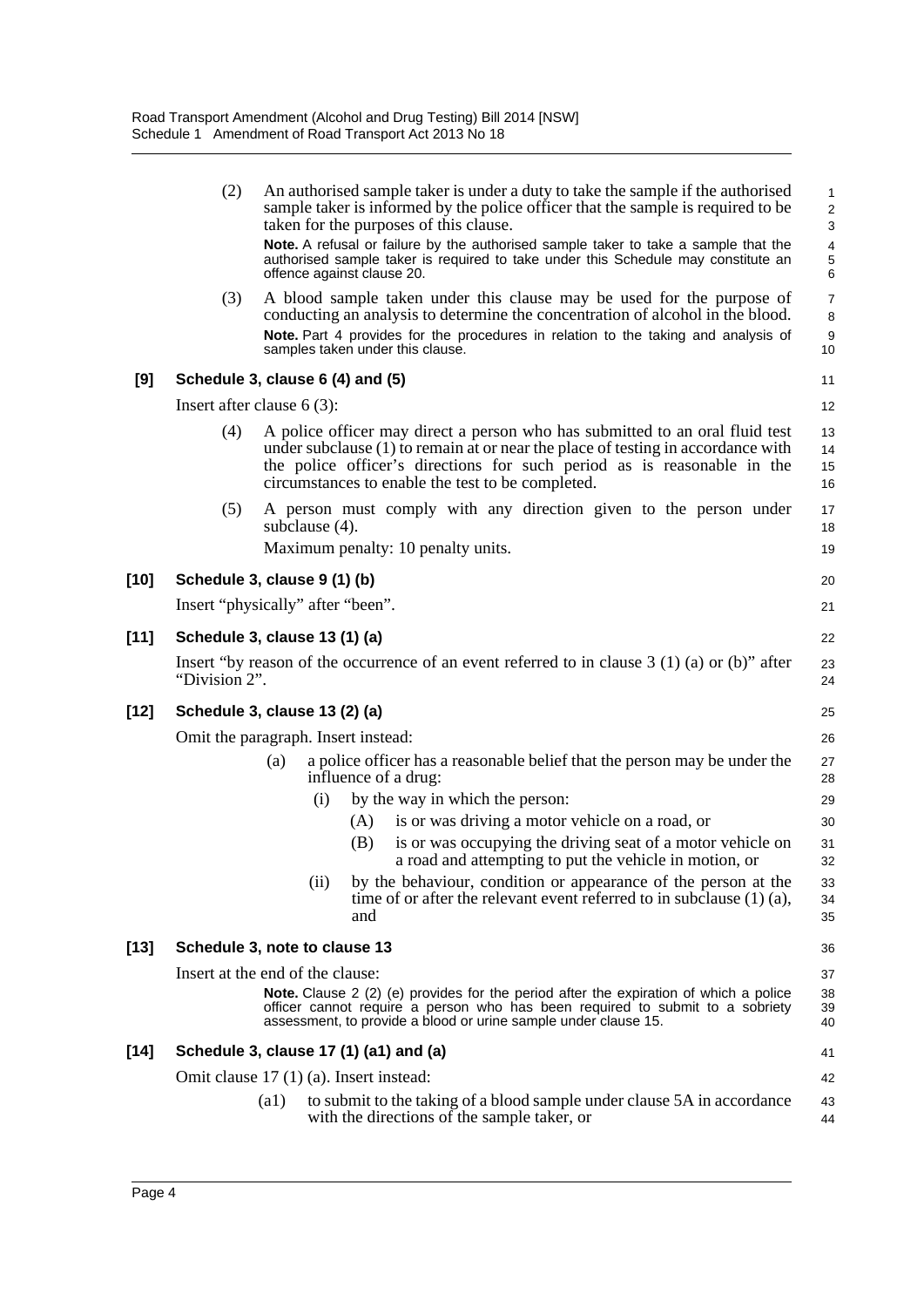|        | (a)                             | to submit to the taking of a blood sample under clause 9, 12 or 15 in<br>accordance with the directions of the sample taker, or                                                                                                              | 1<br>$\overline{2}$ |
|--------|---------------------------------|----------------------------------------------------------------------------------------------------------------------------------------------------------------------------------------------------------------------------------------------|---------------------|
| $[15]$ | Schedule 3, clause 18 (1) (b)   |                                                                                                                                                                                                                                              | 3                   |
|        |                                 | Insert "or provides a sample of the person's blood" after "breath analysis".                                                                                                                                                                 | 4                   |
| $[16]$ |                                 | Schedule 3, clause 18 (1) (f) and (g)                                                                                                                                                                                                        | 5                   |
|        |                                 | Omit "referred to in clause 13 (2) (a) (i) or (ii) in respect of which the person has been<br>required by a police officer" wherever occurring.                                                                                              | 6<br>$\overline{7}$ |
|        |                                 | Insert instead "that entitled a police officer under clause $3(1)$ to require the person to submit<br>to the breath test that entitled a police officer under clause $13(1)$ to require the person".                                         | 8<br>9              |
| $[17]$ | Schedule 3, clause 18 (3) (f)   |                                                                                                                                                                                                                                              | 10                  |
|        |                                 | Omit "referred to in clause 13 $(2)$ (a) (i) or (ii)".                                                                                                                                                                                       | 11                  |
|        |                                 | Insert instead "that entitled a police officer under clause $3(1)$ to require the person to submit<br>to the breath test that entitled a police officer under clause $13(1)$ to require the person to<br>submit to the sobriety assessment". | 12<br>13<br>14      |
| $[18]$ | Schedule 3, clause 18 (4)       |                                                                                                                                                                                                                                              | 15                  |
|        | professional.                   | Insert "who is responsible" after "rules)" in the definition of <i>appropriate health</i>                                                                                                                                                    | 16<br>17            |
| $[19]$ | Schedule 3, clause 22 (1)       |                                                                                                                                                                                                                                              | 18                  |
|        | Insert ", urine" after "blood". |                                                                                                                                                                                                                                              | 19                  |
| $[20]$ | Schedule 3, clause 22 (2) (a)   |                                                                                                                                                                                                                                              | 20                  |
|        |                                 | Insert "or urine" after "blood".                                                                                                                                                                                                             | 21                  |
| $[21]$ | Schedule 3, clause 25 (2)       |                                                                                                                                                                                                                                              | 22                  |
|        |                                 | Omit the subclause. Insert instead:                                                                                                                                                                                                          | 23                  |
|        | (2)                             | A urine sample taker must:                                                                                                                                                                                                                   | 24                  |
|        | (a)                             | place the sample into a container, and                                                                                                                                                                                                       | 25                  |
|        | (b)                             | fasten and seal the container, and                                                                                                                                                                                                           | 26                  |
|        | (c)                             | mark or label the container for future identification, and                                                                                                                                                                                   | 27                  |
|        | (d)                             | give to the person from whom the sample is taken a certificate relating<br>to the sample that contains sufficient information to enable the sample<br>to be identified as a sample of that person's urine, and                               | 28<br>29<br>30      |
|        | (e)                             | make appropriate arrangements for the urine sample to be submitted to<br>a prescribed laboratory for analysis by an analyst.                                                                                                                 | 31<br>32            |
| $[22]$ | Schedule 3, clause 27 (2)       |                                                                                                                                                                                                                                              | 33                  |
|        |                                 | Omit "the analyst" where secondly occurring. Insert instead "the laboratory".                                                                                                                                                                | 34                  |
| $[23]$ |                                 | Schedule 3, clauses 27 (4), 41 (2) and 42 (1)                                                                                                                                                                                                | 35                  |
|        |                                 | Insert "at the direction or" after "acting" wherever occurring.                                                                                                                                                                              | 36                  |
| $[24]$ | Schedule 3, clause 31 (2) (a)   |                                                                                                                                                                                                                                              | 37                  |
|        |                                 | Omit "breath analysing instrument operated". Insert instead "breath analysis carried out".                                                                                                                                                   | 38                  |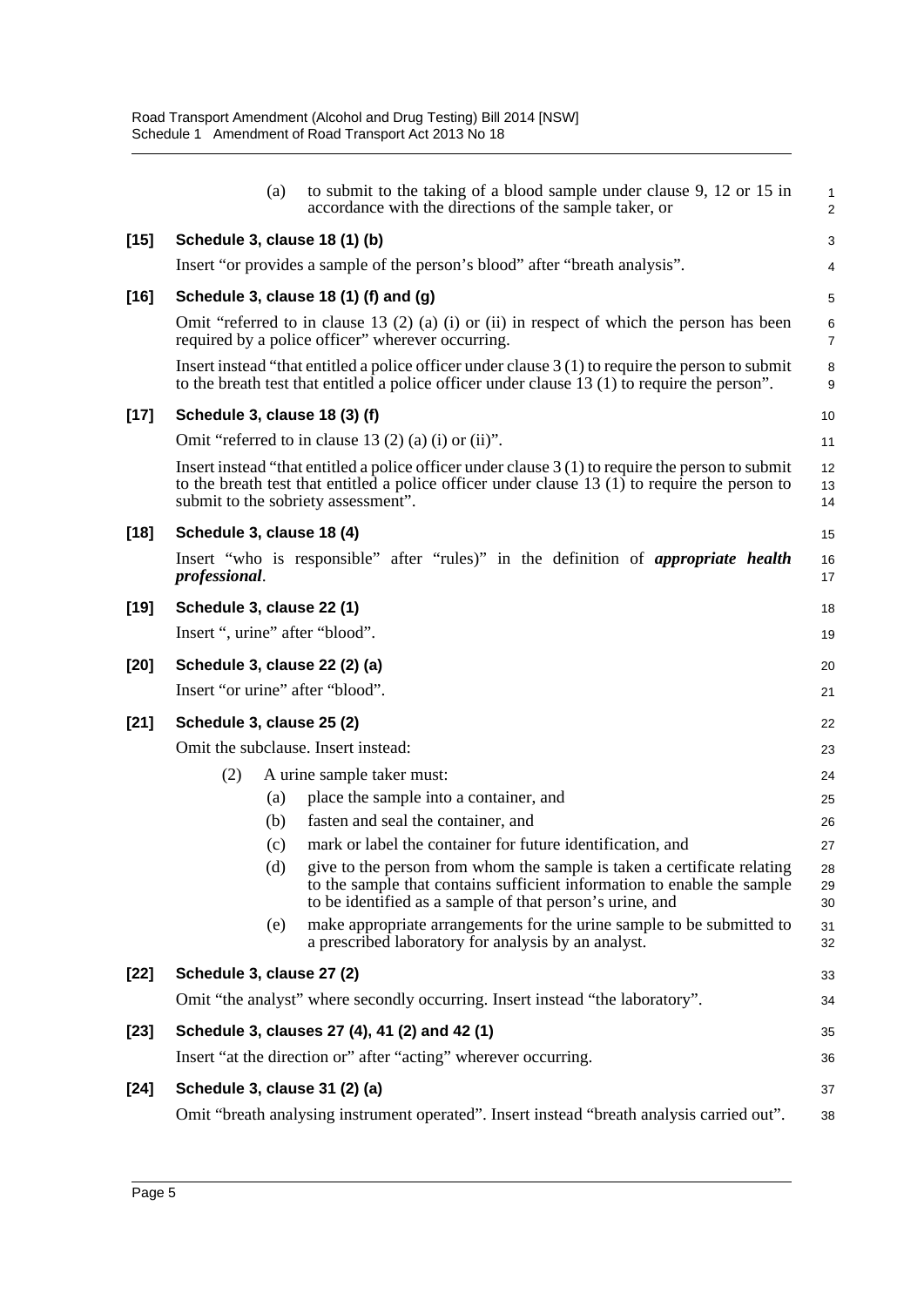Road Transport Amendment (Alcohol and Drug Testing) Bill 2014 [NSW] Schedule 1 Amendment of Road Transport Act 2013 No 18

| $[25]$ |                                                                                                                                                                                              |                                                                      | Schedule 3, clause 35 (2) (a) and (3)                                                                                                                                                                                                                                                       | $\mathbf{1}$             |  |  |  |  |
|--------|----------------------------------------------------------------------------------------------------------------------------------------------------------------------------------------------|----------------------------------------------------------------------|---------------------------------------------------------------------------------------------------------------------------------------------------------------------------------------------------------------------------------------------------------------------------------------------|--------------------------|--|--|--|--|
|        |                                                                                                                                                                                              |                                                                      | Omit "operate breath analysing instruments" wherever occurring.                                                                                                                                                                                                                             | $\overline{2}$           |  |  |  |  |
|        |                                                                                                                                                                                              |                                                                      | Insert instead "carry out a breath analysis".                                                                                                                                                                                                                                               | 3                        |  |  |  |  |
| $[26]$ |                                                                                                                                                                                              |                                                                      | Schedule 3, clause 36 (5) (a)                                                                                                                                                                                                                                                               | 4                        |  |  |  |  |
|        |                                                                                                                                                                                              |                                                                      | Omit the paragraph. Insert instead:                                                                                                                                                                                                                                                         | 5                        |  |  |  |  |
|        |                                                                                                                                                                                              | (a)                                                                  | that a sample of a specified person's blood, urine or oral fluid was<br>received, on a specified day, in a container submitted for analysis under<br>this Schedule,                                                                                                                         | 6<br>$\overline{7}$<br>8 |  |  |  |  |
| $[27]$ |                                                                                                                                                                                              |                                                                      | Schedule 3, clause 36 (5) (b), (c) and (j)                                                                                                                                                                                                                                                  | 9                        |  |  |  |  |
|        |                                                                                                                                                                                              |                                                                      | Omit "by the analyst" wherever occurring.                                                                                                                                                                                                                                                   | 10                       |  |  |  |  |
| $[28]$ |                                                                                                                                                                                              |                                                                      | Schedule 3, clause 36 (5) (d) (i) and (e) (i)                                                                                                                                                                                                                                               | 11                       |  |  |  |  |
|        | Omit "the analyst carried out an analysis of the sample" wherever occurring.                                                                                                                 |                                                                      |                                                                                                                                                                                                                                                                                             |                          |  |  |  |  |
|        |                                                                                                                                                                                              |                                                                      | Insert instead "an analysis of the sample was carried out".                                                                                                                                                                                                                                 | 13                       |  |  |  |  |
| $[29]$ |                                                                                                                                                                                              |                                                                      | Schedule 3, clause 36 (5) (f) (i)                                                                                                                                                                                                                                                           | 14                       |  |  |  |  |
|        |                                                                                                                                                                                              | Omit "the analyst carried out an oral fluid analysis of the sample". |                                                                                                                                                                                                                                                                                             |                          |  |  |  |  |
|        | Insert instead "an oral fluid analysis of the sample was carried out".                                                                                                                       |                                                                      |                                                                                                                                                                                                                                                                                             |                          |  |  |  |  |
| $[30]$ | Schedule 3, clause 36 (9)                                                                                                                                                                    |                                                                      |                                                                                                                                                                                                                                                                                             |                          |  |  |  |  |
|        | Omit the subclause. Insert instead:                                                                                                                                                          |                                                                      |                                                                                                                                                                                                                                                                                             |                          |  |  |  |  |
|        | (9)                                                                                                                                                                                          |                                                                      | <b>Definitions</b>                                                                                                                                                                                                                                                                          | 19                       |  |  |  |  |
|        |                                                                                                                                                                                              |                                                                      | In this clause:                                                                                                                                                                                                                                                                             | 20                       |  |  |  |  |
|        | <i>interstate analyst</i> means a person (however described) who analyses, or who<br>supervised or directed the analysis of, a blood, urine or oral fluid sample in<br>another jurisdiction. |                                                                      |                                                                                                                                                                                                                                                                                             |                          |  |  |  |  |
|        | <i>interstate sample taker</i> means a person (however described) who takes, or<br>who supervised or directed the taking of, a blood, urine or oral fluid sample in<br>another jurisdiction. |                                                                      |                                                                                                                                                                                                                                                                                             |                          |  |  |  |  |
| $[31]$ |                                                                                                                                                                                              |                                                                      | Schedule 3, clause 40 (2) (a) and (b)                                                                                                                                                                                                                                                       | 27                       |  |  |  |  |
|        | Omit the paragraphs. Insert instead:<br>28                                                                                                                                                   |                                                                      |                                                                                                                                                                                                                                                                                             |                          |  |  |  |  |
|        |                                                                                                                                                                                              | (a)                                                                  | is required by a police officer to submit to a breath test by reason of the<br>occurrence of an event referred to in clause $3(1)(a)$ , (b) or (c) and, as a<br>consequence, to submit to a breath analysis or to provide a sample of the<br>person's blood under Division 2 of Part 2, and | 29<br>30<br>31<br>32     |  |  |  |  |
|        |                                                                                                                                                                                              | (b)                                                                  | submits to the breath analysis in accordance with the directions of a<br>police officer, or to the taking of a blood sample in accordance with the<br>directions of an authorised sample taker,                                                                                             | 33<br>34<br>35           |  |  |  |  |
| $[32]$ |                                                                                                                                                                                              |                                                                      | Schedule 3, clause 40 (2) (c) and (d)                                                                                                                                                                                                                                                       | 36                       |  |  |  |  |
|        |                                                                                                                                                                                              |                                                                      | Omit "intoxicating liquor" wherever occurring. Insert instead "alcohol".                                                                                                                                                                                                                    | 37                       |  |  |  |  |
|        |                                                                                                                                                                                              |                                                                      |                                                                                                                                                                                                                                                                                             |                          |  |  |  |  |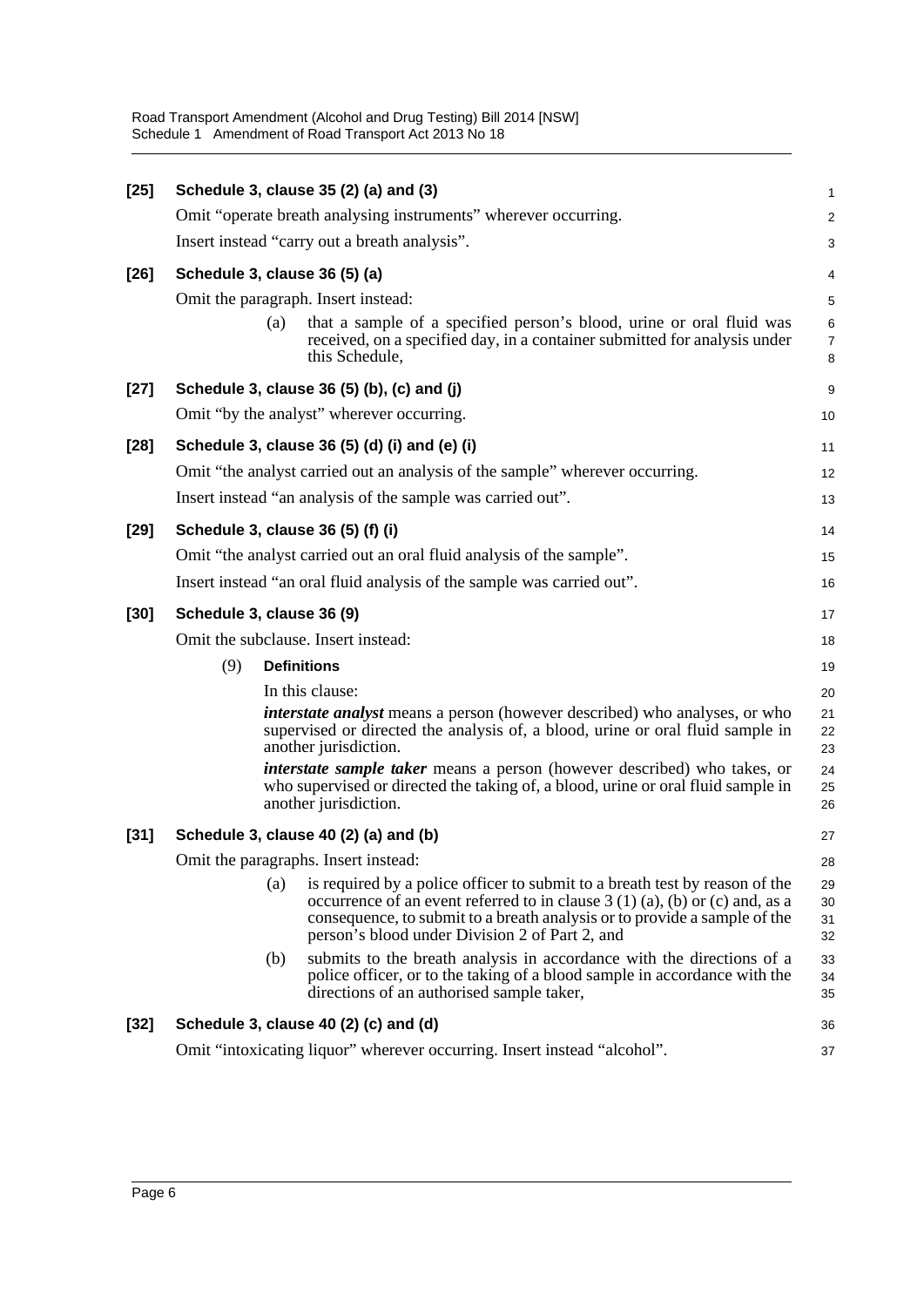| $[33]$ | Schedule 3, clause 40 (3A) and (3B) |                                                                                                                                                                                                                                                                                                                                                                                                                         |                                  |  |  |  |
|--------|-------------------------------------|-------------------------------------------------------------------------------------------------------------------------------------------------------------------------------------------------------------------------------------------------------------------------------------------------------------------------------------------------------------------------------------------------------------------------|----------------------------------|--|--|--|
|        |                                     | Insert after clause $40(3)$ :                                                                                                                                                                                                                                                                                                                                                                                           | $\overline{\mathbf{c}}$          |  |  |  |
|        | (3A)                                | A person:                                                                                                                                                                                                                                                                                                                                                                                                               | 3                                |  |  |  |
|        |                                     | (a)<br>who submits to the taking of a blood sample under clause 5A, or                                                                                                                                                                                                                                                                                                                                                  | 4                                |  |  |  |
|        |                                     | (b)<br>who is prosecuted for failing or refusing to submit to the taking of a<br>blood sample under clause 5A but who is able to establish the defence<br>under clause $17(4)$ in relation to the prosecution,                                                                                                                                                                                                          | 5<br>6<br>$\overline{7}$         |  |  |  |
|        |                                     | is not liable to be convicted of an offence against clause $16(1)(b)$ in relation<br>to the person's inability to submit to a breath analysis that gave rise to the<br>requirement to provide a blood sample.                                                                                                                                                                                                           | 8<br>9<br>10                     |  |  |  |
|        | (3B)                                | A person is not liable to be convicted of both an offence against<br>clause 16 (1) (b) and an offence against clause 17 (1) (a1) if the offences arose<br>directly or indirectly out of the same circumstances.                                                                                                                                                                                                         | 11<br>12<br>13                   |  |  |  |
| $[34]$ |                                     | Schedule 3, clause 41 (1)                                                                                                                                                                                                                                                                                                                                                                                               | 14                               |  |  |  |
|        |                                     | Insert "determine the concentration of alcohol or" after "used by an analyst to".                                                                                                                                                                                                                                                                                                                                       | 15                               |  |  |  |
| $[35]$ |                                     | Schedule 4 Savings, transitional and other provisions                                                                                                                                                                                                                                                                                                                                                                   | 16                               |  |  |  |
|        |                                     | Insert at the end of the Schedule with appropriate Part and clause numbering:                                                                                                                                                                                                                                                                                                                                           | 17                               |  |  |  |
|        | <b>Part</b>                         | Provisions consequent on enactment of Road<br><b>Transport Amendment (Alcohol and Drug Testing)</b><br><b>Act 2014</b>                                                                                                                                                                                                                                                                                                  | 18<br>19<br>20                   |  |  |  |
|        |                                     | <b>Definition</b>                                                                                                                                                                                                                                                                                                                                                                                                       | 21                               |  |  |  |
|        |                                     | In this Part:                                                                                                                                                                                                                                                                                                                                                                                                           | 22                               |  |  |  |
|        |                                     | <b>amending Act</b> means the Road Transport Amendment (Alcohol and Drug<br>Testing) Act 2014.                                                                                                                                                                                                                                                                                                                          | 23<br>24                         |  |  |  |
|        |                                     | Convictions for offences in periods preceding conviction for certain new<br>offences                                                                                                                                                                                                                                                                                                                                    | 25<br>26                         |  |  |  |
|        | (1)                                 | In this clause:                                                                                                                                                                                                                                                                                                                                                                                                         | 27                               |  |  |  |
|        |                                     | new provision means any of the following provisions of Schedule 3:                                                                                                                                                                                                                                                                                                                                                      | 28                               |  |  |  |
|        |                                     | clause 17 (1) (a1),<br>(a)                                                                                                                                                                                                                                                                                                                                                                                              | 29                               |  |  |  |
|        |                                     | clause 18 (1) (b), (f) or (g), as amended by the amending Act,<br>(b)<br>and, in relation to a provision referred to in paragraph (b), a reference to the<br>commencement of a new provision is a reference to the commencement of the<br>relevant amendment.                                                                                                                                                           | 30<br>31<br>32<br>33             |  |  |  |
|        | (2)                                 | For the purposes of section 9, a conviction for an equivalent offence within the<br>applicable re-offending period for an offence against a new provision is a<br>conviction for such an offence during that period regardless of whether that<br>period commenced before or after the commencement of the new provision.                                                                                               | 34<br>35<br>36<br>37             |  |  |  |
|        | (3)                                 | For the purposes of section 203, an application of section 10 of the Crimes<br>(Sentencing Procedure) Act 1999 during the period of 5 years before a court's<br>determination in respect of a charge for an offence against a new provision is<br>an application of section 10 of that Act during that period, regardless of<br>whether that period commenced before or after the commencement of the new<br>provision. | 38<br>39<br>40<br>41<br>42<br>43 |  |  |  |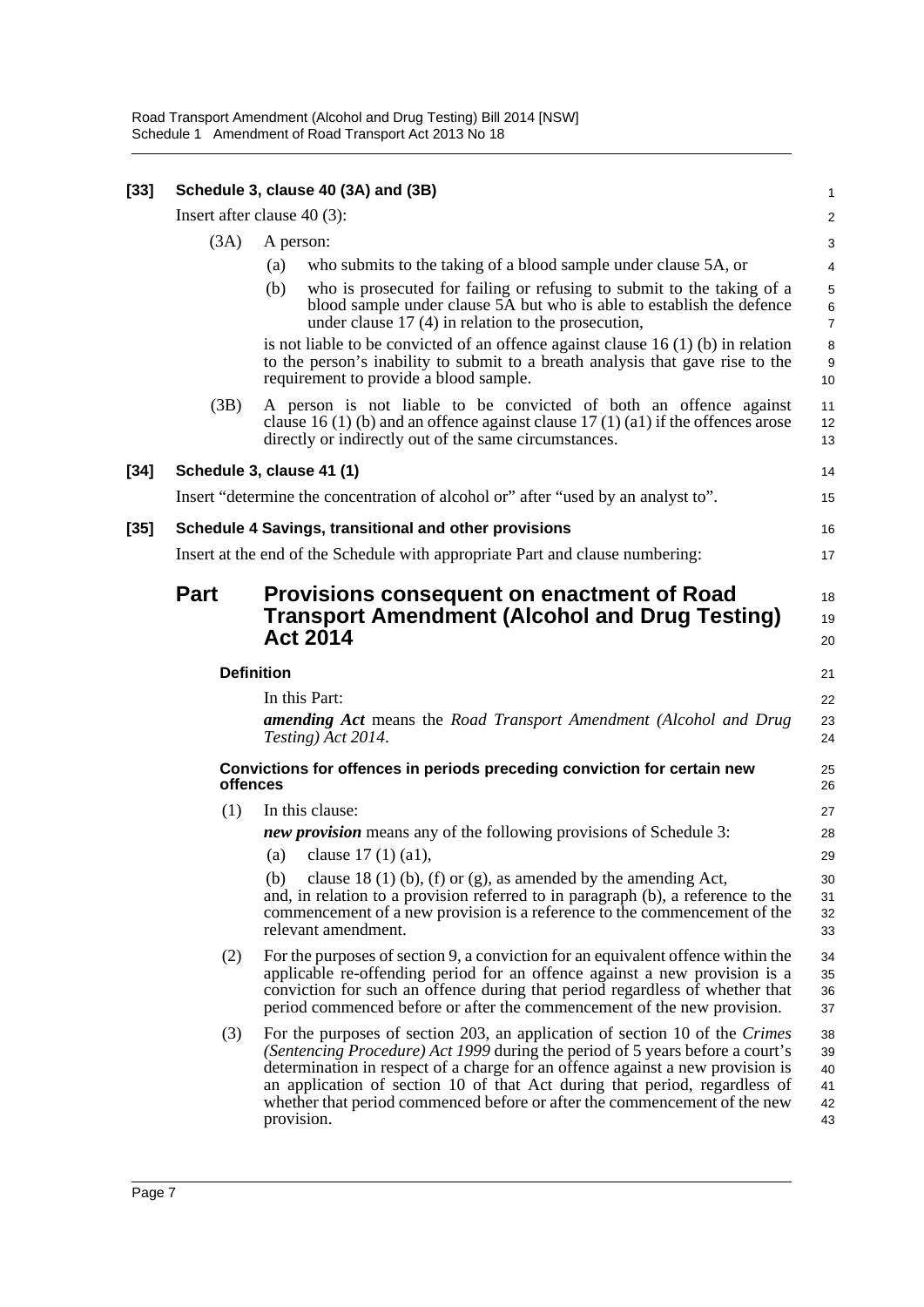| (4) | For the purposes of section 205 or 217, a conviction for a major offence during<br>the period of 5 years before a conviction for an offence against a new provision | $\overline{1}$<br>$\overline{2}$ |
|-----|---------------------------------------------------------------------------------------------------------------------------------------------------------------------|----------------------------------|
|     | is a conviction for such an offence during that period regardless of whether<br>that period commenced before or after the commencement of the new                   | - 3<br>$\overline{4}$            |
|     | provision.                                                                                                                                                          | -5                               |

(5) For the purposes of section 210, a conviction for an alcohol-related major offence during the period of 5 years before a conviction for an offence against clause 17 (1) (a1) of Schedule 3 is a conviction for such an offence during that period regardless of whether that period commenced before or after the commencement of clause 17 (1) (a1). 10

40

(6) For the purposes of section 214, a conviction for an offence against clause  $17(1)(a1)$  of Schedule 3 during an interlock participation period is a conviction for a major offence during that period whether or not that period commenced before or after the commencement of clause 17 (1) (a1).

### **Application of amendment relating to sobriety assessments**

The amendment made to clause 18 (3) (f) of Schedule 3 by the amending Act applies only in relation to an offence committed after the commencement of that amendment.

#### **Application of certain amendments relating to procedures for taking urine samples**

The amendments made to clause 22 of Schedule 3 by the amending Act apply in relation to a urine sample only if it was taken after the commencement of those amendments.

#### **Notification by police officer before analysis of sample relating to fatal accident**

A notification under clause 27 (2) of Schedule 3 before its amendment by the amending Act is taken to be a notification under that provision as amended, in relation to an analysis of a sample to which the notification relates carried out after the commencement of the amendment. 26 27 28 29

#### **Application of certain amendments relating to certificate evidence by analysts and authorised sample takers**

- (1) The amendments made to clause 36 (5) of Schedule 3 by the amending Act apply to a certificate in relation to a sample regardless of whether the sample was received by or on behalf of an analyst before or after the commencement of those amendments.
- (2) Clause 36 (9) of Schedule 3, as amended by the amending Act, applies in relation to a certificate referred to in clause 36 (6) regardless of whether the sample to which the certificate relates was taken before or after the commencement of that amendment. 36 37 38 39

### **Authorisation of certain police officers to carry out breath analyses**

A police officer who had undertaken a training course in breath analysis conducted by the NSW Police Force before carrying out a breath analysis on or after 1 December 1999 and before 21 February 2014 is taken to have been authorised by the Commissioner of Police to operate a breath analysing instrument, and the breath analysis is taken to have been a breath analysis carried out by a police officer authorised to do so under clause 5 (2) of Schedule 3 or section 15 (2) of the *Road Transport (Safety and Traffic Management) Act 1999* (as appropriate). 41 42 43 44 45 46 47 48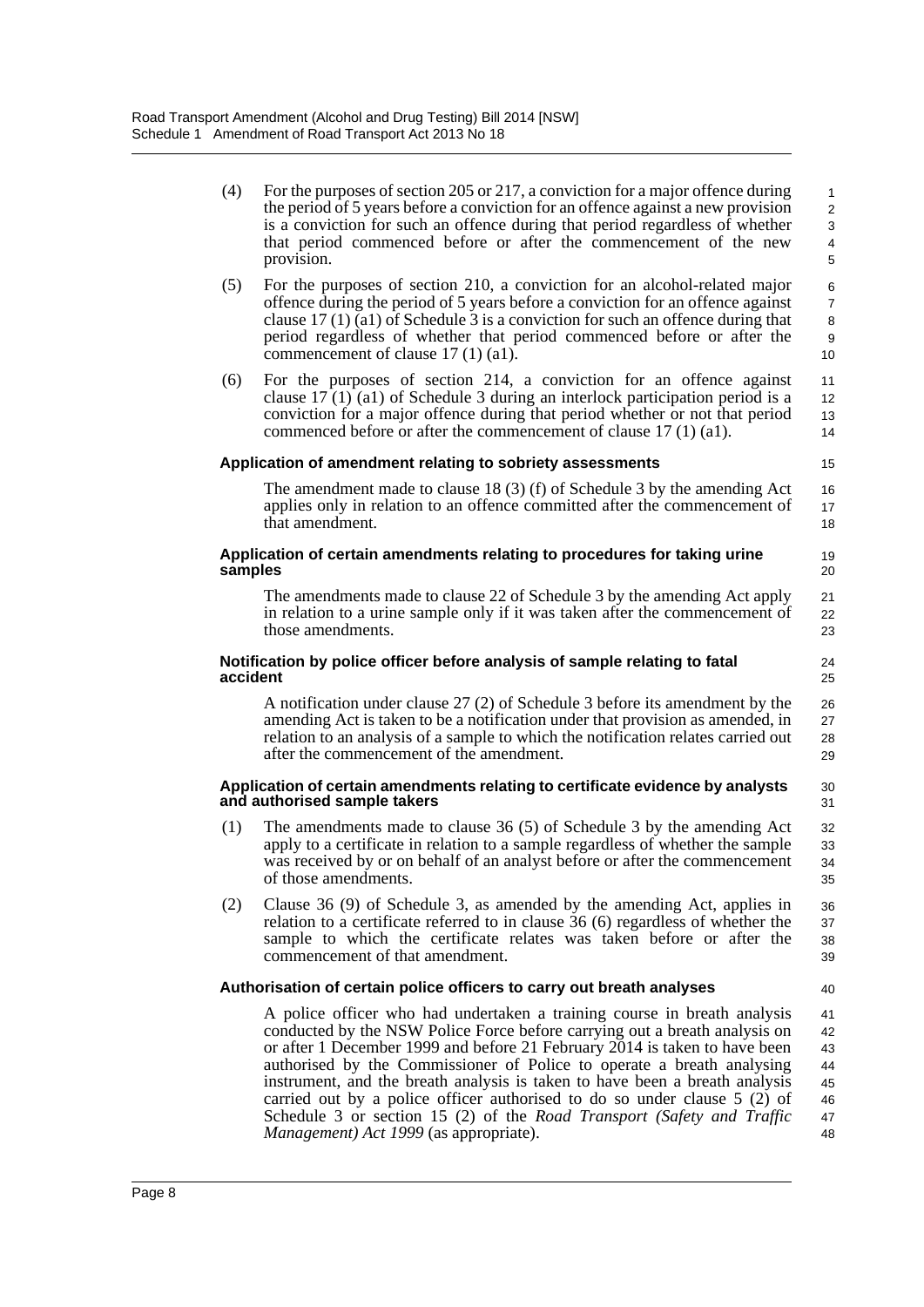<span id="page-13-0"></span>

|       | <b>Schedule 2</b>                       |                        |           | <b>Amendment of Marine Safety Act 1998 No 121</b>                                                                                                                                                                                                                                                                                                                                                                                                                                                                                                                                                                                       | $\mathbf{1}$                                 |  |  |  |
|-------|-----------------------------------------|------------------------|-----------|-----------------------------------------------------------------------------------------------------------------------------------------------------------------------------------------------------------------------------------------------------------------------------------------------------------------------------------------------------------------------------------------------------------------------------------------------------------------------------------------------------------------------------------------------------------------------------------------------------------------------------------------|----------------------------------------------|--|--|--|
| [1]   |                                         |                        |           | Schedule 1 Alcohol and drug use-random breath testing and related matters                                                                                                                                                                                                                                                                                                                                                                                                                                                                                                                                                               | 2                                            |  |  |  |
|       |                                         |                        |           | Omit "and breath analysis" from the heading to Part 2.                                                                                                                                                                                                                                                                                                                                                                                                                                                                                                                                                                                  | 3                                            |  |  |  |
|       |                                         |                        |           | Insert instead ", breath analysis and related sample taking".                                                                                                                                                                                                                                                                                                                                                                                                                                                                                                                                                                           | 4                                            |  |  |  |
| $[2]$ |                                         |                        |           | Schedule 1, clause 3 (2) (d)                                                                                                                                                                                                                                                                                                                                                                                                                                                                                                                                                                                                            | 5                                            |  |  |  |
|       | Insert at the end of clause $3(2)(c)$ : |                        |           |                                                                                                                                                                                                                                                                                                                                                                                                                                                                                                                                                                                                                                         |                                              |  |  |  |
|       |                                         |                        |           | , and                                                                                                                                                                                                                                                                                                                                                                                                                                                                                                                                                                                                                                   | $\overline{7}$                               |  |  |  |
|       |                                         |                        | (d)       | if clause 4A permits the taking of a blood sample from the person—take<br>the person (or cause the person to be taken) with such force as may be<br>necessary to a hospital or a prescribed place and there detain the person<br>(or cause the person to be detained) for the purpose of the person<br>providing such a blood sample in accordance with clause 4A.                                                                                                                                                                                                                                                                      | 8<br>$\boldsymbol{9}$<br>10<br>11<br>12      |  |  |  |
| $[3]$ |                                         | Schedule 1, clause 4A  |           |                                                                                                                                                                                                                                                                                                                                                                                                                                                                                                                                                                                                                                         | 13                                           |  |  |  |
|       |                                         | Insert after clause 4: |           |                                                                                                                                                                                                                                                                                                                                                                                                                                                                                                                                                                                                                                         | 14                                           |  |  |  |
|       | 4A                                      |                        |           | Taking blood sample following arrest                                                                                                                                                                                                                                                                                                                                                                                                                                                                                                                                                                                                    | 15                                           |  |  |  |
|       |                                         | (1)                    | clause 4. | An authorised officer may require a person to provide a sample of the person's<br>blood (whether or not the person consents to the provision of the sample) in<br>accordance with the directions of an authorised sample taker if the person has<br>been physically unable to submit to a breath analysis as directed under                                                                                                                                                                                                                                                                                                             | 16<br>17<br>18<br>19<br>20                   |  |  |  |
|       |                                         | (2)                    |           | The authorised officer must inform any such authorised sample taker that the<br>blood sample is required to be taken for the purposes of this clause.                                                                                                                                                                                                                                                                                                                                                                                                                                                                                   | 21<br>22                                     |  |  |  |
|       |                                         | (3)                    |           | A blood sample taken under this clause may be used for the purpose of<br>conducting an analysis to determine the concentration of alcohol in the blood.                                                                                                                                                                                                                                                                                                                                                                                                                                                                                 | 23<br>24                                     |  |  |  |
|       |                                         | (4)                    |           | Subject to subclause (3), clause 20 (3)–(5A) and (8)–(10) and the offences and<br>defence under clause 22 (5)–(7) apply in relation to a requirement to take a<br>blood sample under this clause in the same way as they apply in relation to a<br>requirement to take a blood sample for the purposes of Part 5 of this Schedule.<br>Note. Clause 20 provides for procedures for the taking of blood samples by authorised<br>sample takers and for analysis of samples. Clause 22 (5) and (7) provide for related<br>offences applying to authorised sample takers and persons from whom the blood<br>sample is required to be taken. | 25<br>26<br>27<br>28<br>29<br>30<br>31<br>32 |  |  |  |
|       |                                         | (5)                    |           | A person who is required by an authorised officer under subclause (1) to<br>provide a sample of the person's blood must not refuse or fail to submit to the<br>taking of the sample of blood in accordance with the directions of an<br>authorised sample taker.<br>Maximum penalty: 30 penalty units or imprisonment for 18 months or both (in<br>the case of a first offence) or 50 penalty units or imprisonment for 2 years or                                                                                                                                                                                                      | 33<br>34<br>35<br>36<br>37<br>38             |  |  |  |
|       |                                         | (6)                    |           | both (in the case of a second or subsequent offence).<br>It is a defence to a prosecution for an offence under subclause (5) if the<br>defendant satisfies the court that the defendant was unable, on medical<br>grounds, to provide a sample when the defendant was required to do so.                                                                                                                                                                                                                                                                                                                                                | 39<br>40<br>41<br>42                         |  |  |  |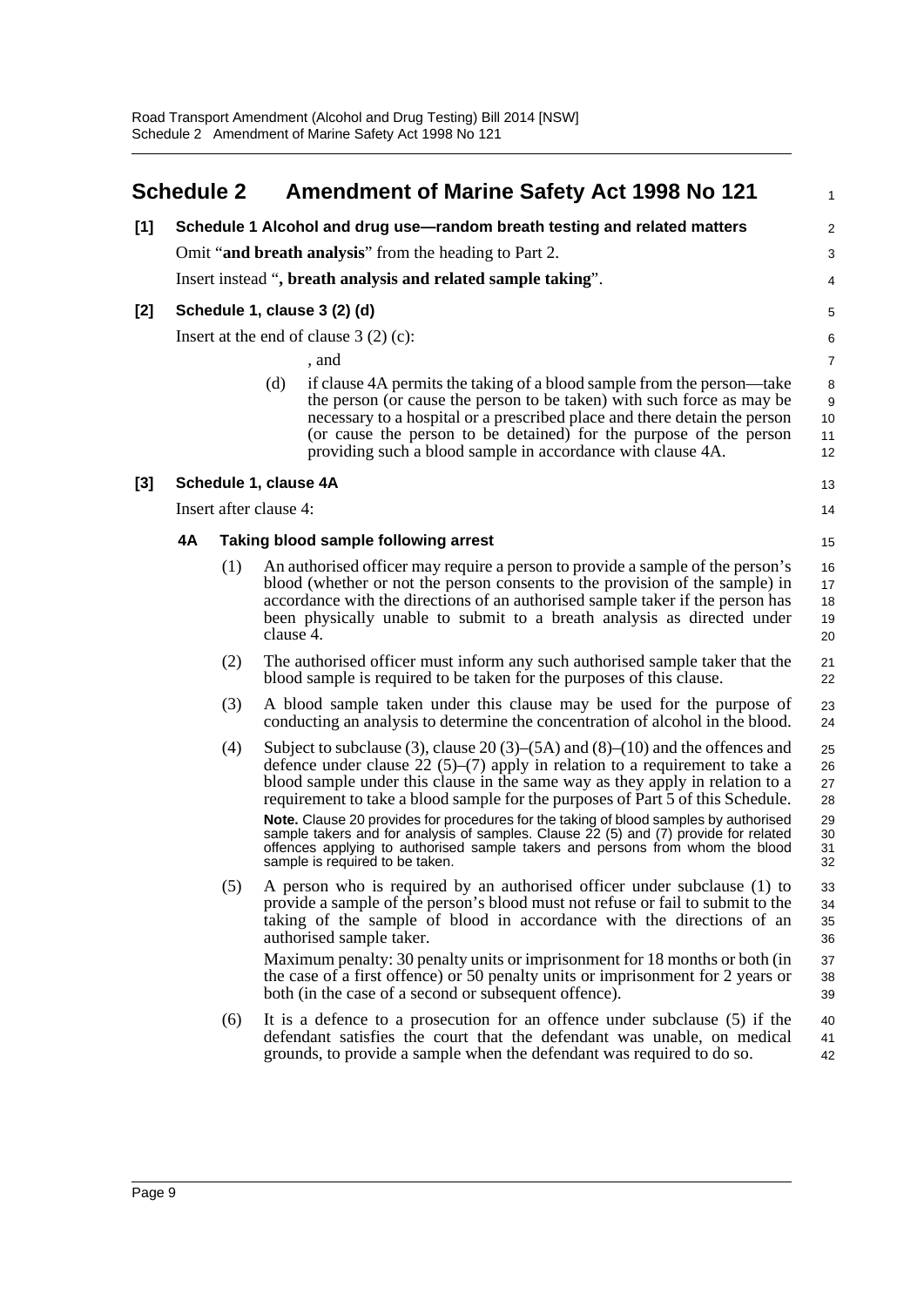| [4]    | Schedule 1, clause 5 (b)                                                                    |     |                                                                                                                                                                                                                                                                                                                                                                                                                           |                            |  |  |
|--------|---------------------------------------------------------------------------------------------|-----|---------------------------------------------------------------------------------------------------------------------------------------------------------------------------------------------------------------------------------------------------------------------------------------------------------------------------------------------------------------------------------------------------------------------------|----------------------------|--|--|
|        |                                                                                             |     | Omit the paragraph. Insert instead:                                                                                                                                                                                                                                                                                                                                                                                       | $\overline{\mathbf{c}}$    |  |  |
|        |                                                                                             | (b) | if the person is required by an authorised officer to submit to a breath<br>analysis or provide a sample of the person's blood—between the time<br>of the event referred to in clause $2(1)$ or $(2)$ in respect of which the<br>person has been required by an authorised officer to undergo a breath<br>test and the time when the person submits to the breath analysis or<br>provides a sample of the person's blood. | 3<br>4<br>5<br>6<br>7<br>8 |  |  |
| [5]    | Schedule 1, clause 6                                                                        |     |                                                                                                                                                                                                                                                                                                                                                                                                                           | 9                          |  |  |
|        |                                                                                             |     | Omit the clause. Insert instead:                                                                                                                                                                                                                                                                                                                                                                                          | 10                         |  |  |
|        | 6                                                                                           |     | When breath test, breath analysis or related sample taking not permitted                                                                                                                                                                                                                                                                                                                                                  | 11                         |  |  |
|        |                                                                                             |     | An authorised officer cannot require a person to undergo a breath test, to<br>submit to a breath analysis or to provide a blood sample:                                                                                                                                                                                                                                                                                   | 12<br>13                   |  |  |
|        |                                                                                             | (a) | if that person has been admitted to hospital for medical treatment, unless<br>the medical practitioner in immediate charge of his or her treatment has<br>been notified of the intention to make the requisition and the medical<br>practitioner does not object on the grounds that compliance with it<br>would be prejudicial to the proper care or treatment of that person, or                                        | 14<br>15<br>16<br>17<br>18 |  |  |
|        |                                                                                             | (b) | if it appears to the officer that it would, by reason of injuries sustained<br>by that person, be dangerous to that person's medical condition to<br>undergo a breath test, submit to a breath analysis or provide the blood<br>sample, or                                                                                                                                                                                | 19<br>20<br>21<br>22       |  |  |
|        |                                                                                             | (c) | in the case of a breath test or breath analysis—at any time after the<br>expiration of 2 hours from the occurrence of the event by reason of<br>which an authorised officer was entitled under clause $2(1)$ or $(2)$ to<br>require that person to undergo a breath test, or                                                                                                                                              | 23<br>24<br>25<br>26       |  |  |
|        |                                                                                             | (d) | in the case of a blood sample—at any time after the expiration of 4 hours<br>from the occurrence of the event by reason of which an authorised<br>officer was entitled under clause $2(1)$ or $(2)$ to require that person to<br>undergo a breath test, or                                                                                                                                                                | 27<br>28<br>29<br>30       |  |  |
|        |                                                                                             | (e) | at that person's home.                                                                                                                                                                                                                                                                                                                                                                                                    | 31                         |  |  |
| [6]    |                                                                                             |     | Schedule 1, clause 7 (1) and (3)                                                                                                                                                                                                                                                                                                                                                                                          | 32                         |  |  |
|        | Omit "a medical practitioner" and "A medical practitioner".                                 |     |                                                                                                                                                                                                                                                                                                                                                                                                                           |                            |  |  |
|        | Insert instead "an authorised sample taker" and "An authorised sample taker", respectively. |     |                                                                                                                                                                                                                                                                                                                                                                                                                           |                            |  |  |
| $[7]$  | Schedule 1, clause 7 (4)                                                                    |     |                                                                                                                                                                                                                                                                                                                                                                                                                           | 35                         |  |  |
|        |                                                                                             |     | Omit "medical practitioner". Insert instead "authorised sample taker".                                                                                                                                                                                                                                                                                                                                                    | 36                         |  |  |
| [8]    |                                                                                             |     | Schedule 1, clauses 7 (7), 12 (8), 13 (1), 15 (9) and (10), 20 (9) and (10) and 33 (2)                                                                                                                                                                                                                                                                                                                                    | 37                         |  |  |
|        |                                                                                             |     | Insert "at the direction or" after "acting" wherever occurring.                                                                                                                                                                                                                                                                                                                                                           | 38                         |  |  |
| [9]    |                                                                                             |     | Schedule 1, clause 9 (5) (b)                                                                                                                                                                                                                                                                                                                                                                                              | 39                         |  |  |
|        |                                                                                             |     | Insert "clause 4A or" after "purposes of".                                                                                                                                                                                                                                                                                                                                                                                | 40                         |  |  |
| $[10]$ | Schedule 1, clause 11 (4)                                                                   |     |                                                                                                                                                                                                                                                                                                                                                                                                                           | 41                         |  |  |
|        | health professional.                                                                        |     | Insert "who is responsible" after "this Act," in paragraph (a) of the definition of <i>appropriate</i>                                                                                                                                                                                                                                                                                                                    | 42<br>43                   |  |  |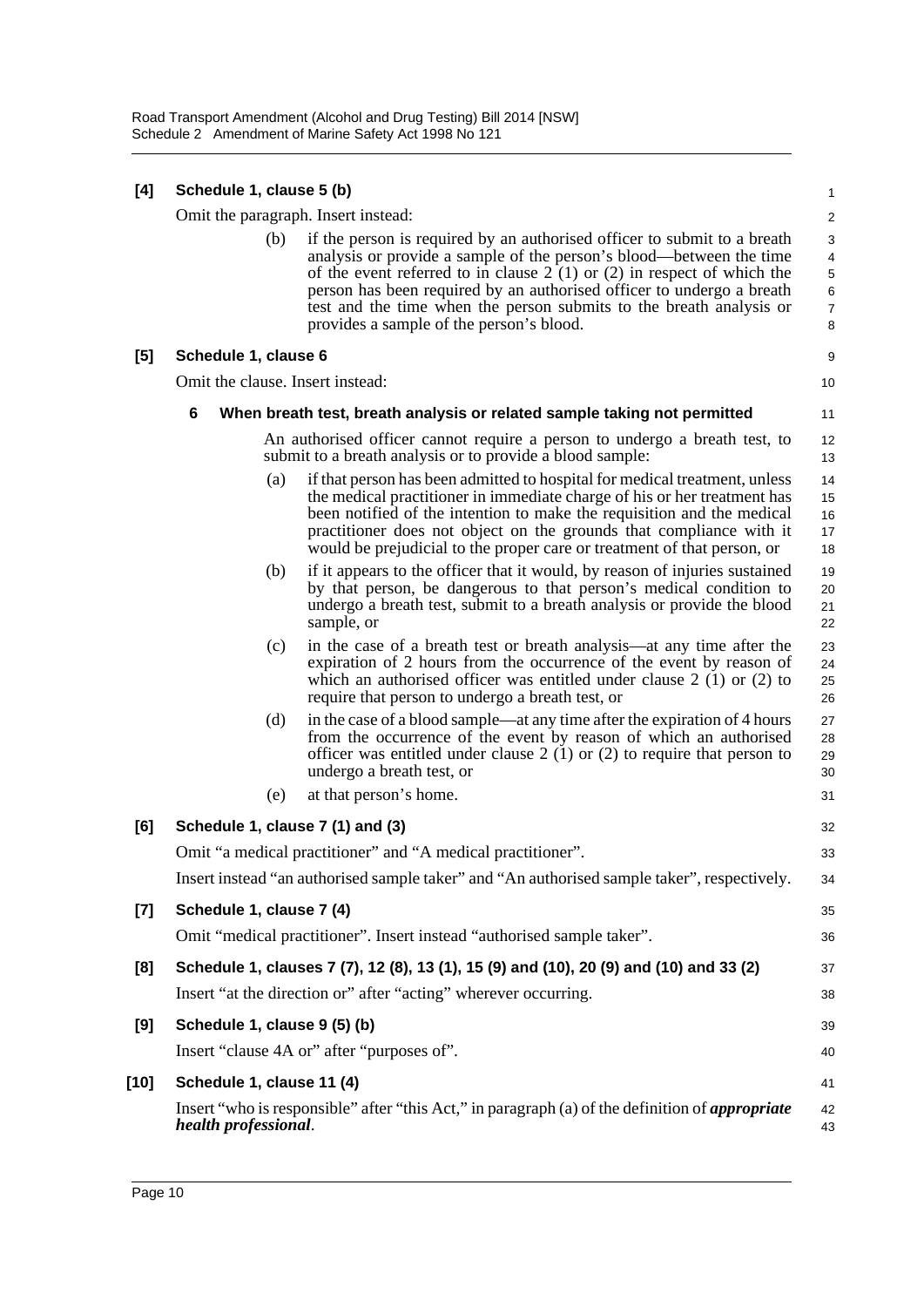Road Transport Amendment (Alcohol and Drug Testing) Bill 2014 [NSW] Schedule 2 Amendment of Marine Safety Act 1998 No 121

| $[11]$ | Schedule 1, clause 12 (4)                                                                                |     |                                                                                                                                                                                                                 | 1                   |  |
|--------|----------------------------------------------------------------------------------------------------------|-----|-----------------------------------------------------------------------------------------------------------------------------------------------------------------------------------------------------------------|---------------------|--|
|        |                                                                                                          |     | Omit the subclause. Insert instead:                                                                                                                                                                             | $\overline{a}$      |  |
|        | (4)                                                                                                      |     | A medical practitioner who, in another jurisdiction, takes, or supervises or<br>directs the taking of, a sample of blood:                                                                                       | 3<br>4              |  |
|        |                                                                                                          | (a) | from a person attended by the medical practitioner in consequence of an<br>accident in this jurisdiction, and                                                                                                   | 5<br>6              |  |
|        |                                                                                                          | (b) | in accordance with provisions of a law of that other jurisdiction that<br>substantially correspond to the provisions of clause 9,                                                                               | $\overline{7}$<br>8 |  |
|        |                                                                                                          |     | may arrange for a portion of the sample to be submitted for an analysis by an<br>analyst to determine the concentration of alcohol in the blood.                                                                | 9<br>10             |  |
| $[12]$ |                                                                                                          |     | Schedule 1, clauses 15 (3)–(5) and 20 (3)–(5)                                                                                                                                                                   | 11                  |  |
|        |                                                                                                          |     | Insert "or urine" after "blood" wherever occurring.                                                                                                                                                             | 12                  |  |
| $[13]$ |                                                                                                          |     | Schedule 1, clauses 15 (6) and (7) and 20 (6) and (7)                                                                                                                                                           | 13                  |  |
|        | Omit the subclauses.                                                                                     |     |                                                                                                                                                                                                                 | 14                  |  |
| $[14]$ | Schedule 1, clause 15 (8)                                                                                |     |                                                                                                                                                                                                                 | 15                  |  |
|        |                                                                                                          |     | Omit "to whom". Insert instead "to which".                                                                                                                                                                      | 16                  |  |
| $[15]$ | Schedule 1, clause 15 (8)                                                                                |     |                                                                                                                                                                                                                 | 17                  |  |
|        |                                                                                                          |     | Omit "the analyst". Insert instead "the laboratory".                                                                                                                                                            | 18                  |  |
| $[16]$ |                                                                                                          |     | Schedule 1, clause 17 (4) (b)                                                                                                                                                                                   | 19                  |  |
|        |                                                                                                          |     | Omit ", (4), (6) or (7)". Insert instead "or (4)".                                                                                                                                                              | 20                  |  |
| $[17]$ |                                                                                                          |     | Schedule 1, clause 18 (1) (a)                                                                                                                                                                                   | 21                  |  |
|        | Insert "by reason of the occurrence of an event referred to in clause 2 (1) or (2)" after<br>"Schedule". |     |                                                                                                                                                                                                                 |                     |  |
| $[18]$ |                                                                                                          |     | Schedule 1, clause 18 (2) (a)                                                                                                                                                                                   | 24                  |  |
|        |                                                                                                          |     | Omit the paragraph. Insert instead:                                                                                                                                                                             | 25                  |  |
|        |                                                                                                          | (a) | an authorised officer has a reasonable belief that the person may be<br>under the influence of a drug:                                                                                                          | 26<br>27            |  |
|        |                                                                                                          |     | (i)<br>by the way in which the person is or was operating a vessel, or                                                                                                                                          | 28                  |  |
|        |                                                                                                          |     | (ii)<br>by the behaviour, condition or appearance of the person at the<br>time of or after the relevant event referred to in subclause $(1)$ $(a)$ ,<br>and                                                     | 29<br>30<br>31      |  |
| $[19]$ |                                                                                                          |     | Schedule 1, note to clause 18                                                                                                                                                                                   | 32                  |  |
|        |                                                                                                          |     | Insert at the end of the clause:                                                                                                                                                                                | 33                  |  |
|        |                                                                                                          |     | <b>Note.</b> Clause 21 (c) provides for the period after the expiration of which an authorised<br>officer cannot require a person to submit to a sobriety assessment or to provide a<br>sample under this Part. | 34<br>35<br>36      |  |
| $[20]$ |                                                                                                          |     | Schedule 1, clause 20 (3) and (4)                                                                                                                                                                               | 37                  |  |
|        |                                                                                                          |     | Omit the penalty provisions wherever occurring.                                                                                                                                                                 | 38                  |  |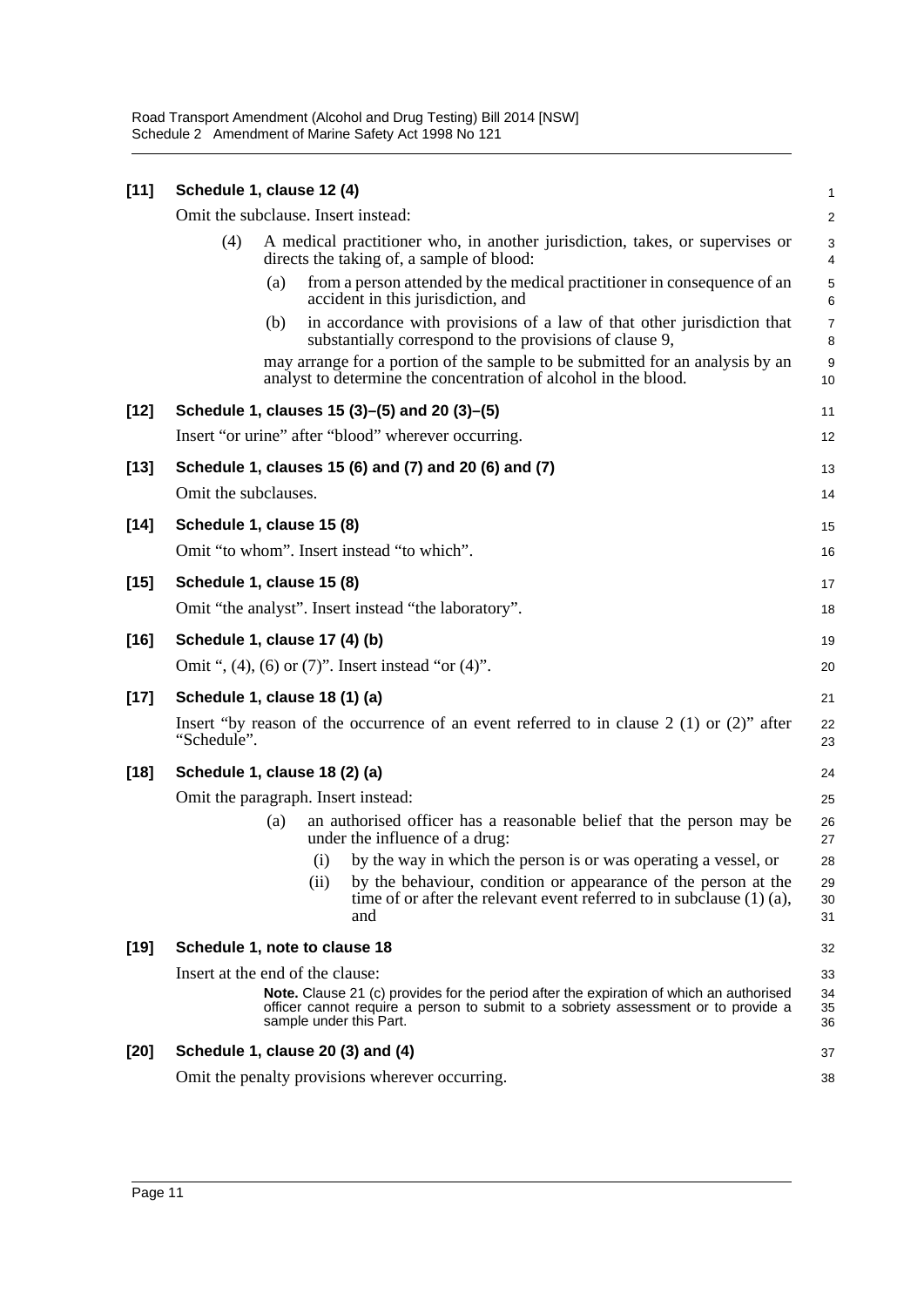| $[21]$ | Schedule 1, clause 20 (3)     |     |                                                                                                                                                                                                                                                                                                                                                                                                                                                      | 1                                |
|--------|-------------------------------|-----|------------------------------------------------------------------------------------------------------------------------------------------------------------------------------------------------------------------------------------------------------------------------------------------------------------------------------------------------------------------------------------------------------------------------------------------------------|----------------------------------|
|        | Insert after clause $20(3)$ : |     |                                                                                                                                                                                                                                                                                                                                                                                                                                                      | $\overline{\mathbf{c}}$          |
|        |                               |     | Note. A failure by an authorised sample taker to comply with any requirement made by<br>subclause (3) may constitute an offence against clause 22 (5).                                                                                                                                                                                                                                                                                               | $\frac{3}{4}$                    |
| $[22]$ | Schedule 1, clause 20 (4)     |     |                                                                                                                                                                                                                                                                                                                                                                                                                                                      | 5                                |
|        | Insert after clause $20(4)$ : |     |                                                                                                                                                                                                                                                                                                                                                                                                                                                      | 6                                |
|        |                               |     | Note. A failure by an authorised sample taker to comply with any requirement made by<br>subclause (4) may constitute an offence against clause 22 (5).                                                                                                                                                                                                                                                                                               | $\overline{7}$<br>8              |
| $[23]$ | Schedule 1, clause 21 (c)     |     |                                                                                                                                                                                                                                                                                                                                                                                                                                                      | 9                                |
|        |                               |     | Omit the paragraph. Insert instead:                                                                                                                                                                                                                                                                                                                                                                                                                  | 10                               |
|        |                               | (c) | at any time after the expiration of 4 hours from the occurrence of the<br>event that entitled an authorised officer under clause $2(1)$ or $(2)$ to<br>require the person to submit to the breath test that entitled an authorised<br>officer under clause $18(1)$ to require the person to submit to a sobriety<br>assessment, or                                                                                                                   | 11<br>12<br>13<br>14<br>15       |
| $[24]$ |                               |     | Schedule 1, clause 22 (2) (b) and (c)                                                                                                                                                                                                                                                                                                                                                                                                                | 16                               |
|        |                               |     | Omit "referred to in clause 18 $(2)$ (a) in respect of which the person has been required by<br>an authorised officer" wherever occurring.                                                                                                                                                                                                                                                                                                           | 17<br>18                         |
|        | require the person".          |     | Insert instead "that entitled an authorised officer under clause $2(1)$ or (2) to require the<br>person to submit to the breath test that entitled an authorised officer under clause $\hat{18}(1)$ to                                                                                                                                                                                                                                               | 19<br>20<br>21                   |
| $[25]$ | Schedule 1, clause 22 (4)     |     |                                                                                                                                                                                                                                                                                                                                                                                                                                                      | 22                               |
|        |                               |     | Omit the subclause. Insert instead:                                                                                                                                                                                                                                                                                                                                                                                                                  | 23                               |
|        | (4)                           |     | It is a defence to a prosecution of a person for an offence under<br>subclause $(2)$ (b) if the person satisfies the court that the offending thing was<br>done more than 4 hours after the time of the event that entitled an authorised<br>officer under clause $2(1)$ or $(2)$ to require the person to submit to the breath<br>test that entitled an authorised officer under clause 18 (1) to require the person<br>to submit to an assessment. | 24<br>25<br>26<br>27<br>28<br>29 |
| $[26]$ |                               |     | Schedule 1, clause 27 (4) (a)–(c)                                                                                                                                                                                                                                                                                                                                                                                                                    | 30                               |
|        |                               |     | Omit the paragraphs. Insert instead:                                                                                                                                                                                                                                                                                                                                                                                                                 | 31                               |
|        |                               |     | (a) that he or she was an authorised sample taker who attended a specified<br>person who attended at or was admitted into a hospital or a prescribed<br>place as referred to in Part 2 or 3 of this Schedule,                                                                                                                                                                                                                                        | 32<br>33<br>34                   |
|        |                               | (b) | that he or she took a sample of the person's blood in accordance with<br>Part 2 or 3 of this Schedule, and any relevant provisions of the<br>regulations, on the day and at the time stated in the certificate,                                                                                                                                                                                                                                      | 35<br>36<br>37                   |
|        |                               | (c) | that he or she dealt with the sample in accordance with Part 2 or 3 of this<br>Schedule and any relevant provisions of the regulations,                                                                                                                                                                                                                                                                                                              | 38<br>39                         |
| $[27]$ |                               |     | Schedule 1, clause 27 (6) (a)                                                                                                                                                                                                                                                                                                                                                                                                                        | 40                               |
|        |                               |     | Omit the paragraph. Insert instead:                                                                                                                                                                                                                                                                                                                                                                                                                  | 41                               |
|        |                               | (a) | that a sample of a specified person's blood was received, on a specified<br>day, in a container submitted for analysis under this Schedule,                                                                                                                                                                                                                                                                                                          | 42<br>43                         |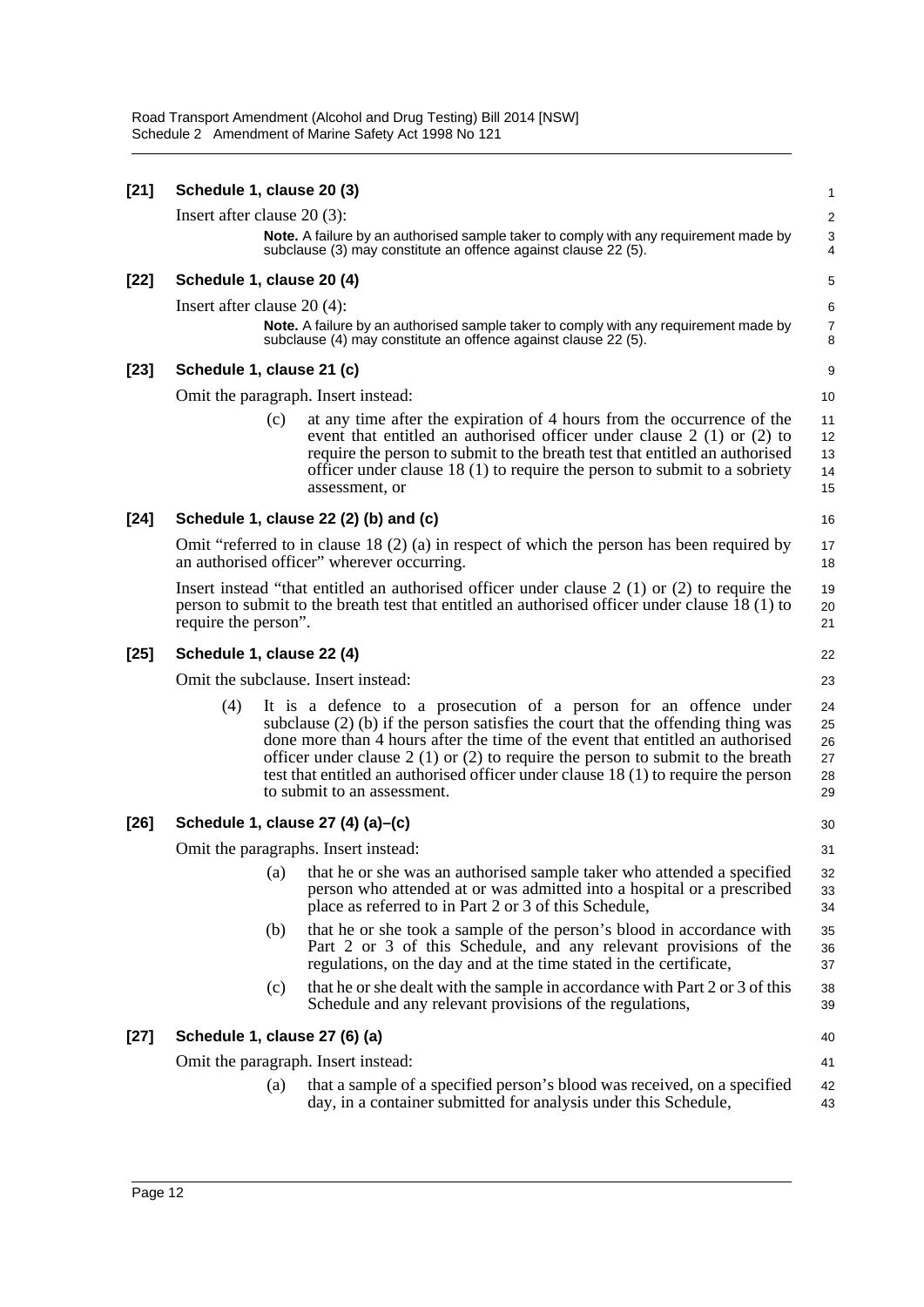| $[28]$ | Schedule 1, clauses 27 (6) (b), (c) and (i) and 29 (3) (b), (c) and (i)      |                                                                                                                                                                  |                                                                                                                                                                                                                                                                                                                                                                                                   |                          |  |  |
|--------|------------------------------------------------------------------------------|------------------------------------------------------------------------------------------------------------------------------------------------------------------|---------------------------------------------------------------------------------------------------------------------------------------------------------------------------------------------------------------------------------------------------------------------------------------------------------------------------------------------------------------------------------------------------|--------------------------|--|--|
|        | Omit "by the analyst" wherever occurring.                                    |                                                                                                                                                                  |                                                                                                                                                                                                                                                                                                                                                                                                   |                          |  |  |
| $[29]$ | Schedule 1, clauses 27 (6) (d) and 29 (3) (d)                                |                                                                                                                                                                  |                                                                                                                                                                                                                                                                                                                                                                                                   |                          |  |  |
|        | Omit "the analyst carried out an analysis of the sample" wherever occurring. |                                                                                                                                                                  |                                                                                                                                                                                                                                                                                                                                                                                                   |                          |  |  |
|        | Insert instead "an analysis of the sample was carried out".                  |                                                                                                                                                                  |                                                                                                                                                                                                                                                                                                                                                                                                   |                          |  |  |
| $[30]$ | Schedule 1, clause 27 (7)-(9)                                                |                                                                                                                                                                  |                                                                                                                                                                                                                                                                                                                                                                                                   |                          |  |  |
|        | Omit clause 27 (7). Insert instead:                                          |                                                                                                                                                                  |                                                                                                                                                                                                                                                                                                                                                                                                   |                          |  |  |
|        | (7)                                                                          |                                                                                                                                                                  | In proceedings for an offence under section 24, a certificate purporting to be<br>signed by an interstate sample taker or interstate analyst in accordance with<br>provisions of a law of another jurisdiction that substantially correspond to the<br>provisions of Part 3 of this Schedule is admissible and is prima facie evidence<br>of the particulars certified in and by the certificate. | 8<br>9<br>10<br>11<br>12 |  |  |
|        | (8)                                                                          |                                                                                                                                                                  | An analysis to which a certificate referred to in subclause (7) relates is taken<br>to be an analysis under Part 3 of this Schedule.                                                                                                                                                                                                                                                              | 13<br>14                 |  |  |
|        | (9)                                                                          |                                                                                                                                                                  | In this clause:                                                                                                                                                                                                                                                                                                                                                                                   | 15                       |  |  |
|        |                                                                              |                                                                                                                                                                  | <i>interstate analyst</i> means a person (however described) who analyses, or who<br>supervised or directed the analysis of, a blood sample in another jurisdiction.                                                                                                                                                                                                                              | 16<br>17                 |  |  |
|        |                                                                              |                                                                                                                                                                  | interstate sample taker means a person (however described) who takes, or<br>who supervised or directed the taking of, a blood sample in another<br>jurisdiction.                                                                                                                                                                                                                                  | 18<br>19<br>20           |  |  |
| $[31]$ | Schedule 1, clause 29 (3) (a)                                                |                                                                                                                                                                  |                                                                                                                                                                                                                                                                                                                                                                                                   |                          |  |  |
|        | Omit the paragraph. Insert instead:                                          |                                                                                                                                                                  |                                                                                                                                                                                                                                                                                                                                                                                                   |                          |  |  |
|        |                                                                              | (a)                                                                                                                                                              | that a sample of a specified person's blood or urine was received, on a<br>specified day, in a container submitted for analysis under Part 3, 4 or 5<br>of this Schedule,                                                                                                                                                                                                                         | 23<br>24<br>25           |  |  |
| $[32]$ | Schedule 1, clause 32 (1) and (2)                                            |                                                                                                                                                                  |                                                                                                                                                                                                                                                                                                                                                                                                   |                          |  |  |
|        | Insert "4A $(5)$ ," after "4 $(4)$ ," wherever occurring.                    |                                                                                                                                                                  |                                                                                                                                                                                                                                                                                                                                                                                                   |                          |  |  |
| $[33]$ | Schedule 1, clause 32 (3)                                                    |                                                                                                                                                                  |                                                                                                                                                                                                                                                                                                                                                                                                   |                          |  |  |
|        | Omit the subclause. Insert instead:                                          |                                                                                                                                                                  |                                                                                                                                                                                                                                                                                                                                                                                                   |                          |  |  |
|        |                                                                              |                                                                                                                                                                  | $(3)$ A person:                                                                                                                                                                                                                                                                                                                                                                                   |                          |  |  |
|        |                                                                              | (a)                                                                                                                                                              | who is required by an authorised officer to undergo a breath test by<br>reason of the occurrence of an event referred to in clause $2(1)$ or $(2)$<br>and, as a consequence, to submit to a breath analysis, or to provide a<br>sample of the person's blood under clause 4A, and                                                                                                                 | 31<br>32<br>33<br>34     |  |  |
|        |                                                                              | (b)                                                                                                                                                              | who submits to the breath analysis in accordance with the directions of<br>an authorised officer, or to the taking of a blood sample in accordance<br>with the directions of an authorised sample taker,                                                                                                                                                                                          | 35<br>36<br>37           |  |  |
|        |                                                                              | cannot be charged with an offence under section 28 (1) of operating a vessel,<br>at the time of that event, while the person was under the influence of alcohol. |                                                                                                                                                                                                                                                                                                                                                                                                   |                          |  |  |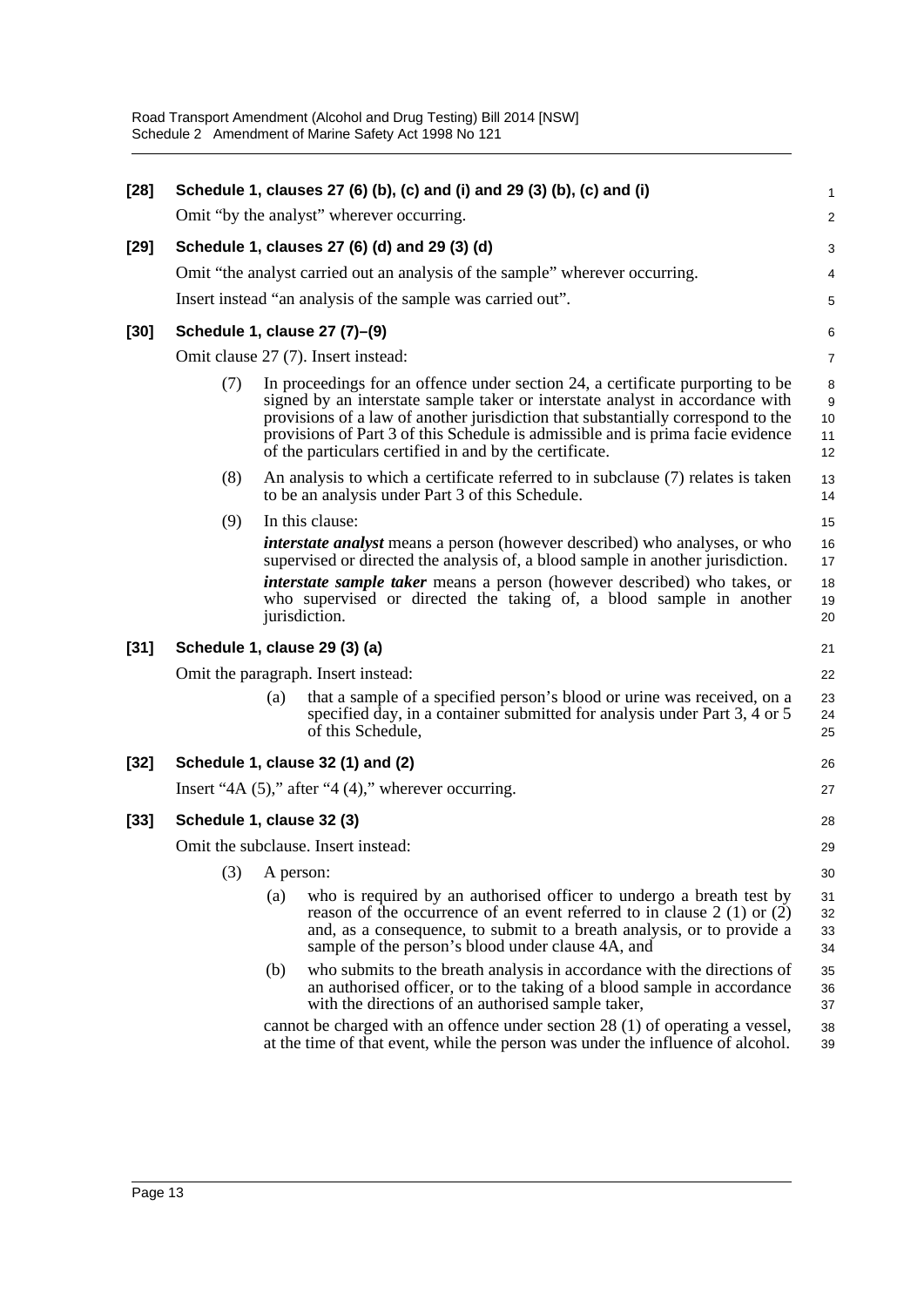| $[34]$ | Schedule 1, clause 32 (5) and (6)                                                          |                                                                           |                                                                                                                                                                                                                                                                                                   |                      |  |  |
|--------|--------------------------------------------------------------------------------------------|---------------------------------------------------------------------------|---------------------------------------------------------------------------------------------------------------------------------------------------------------------------------------------------------------------------------------------------------------------------------------------------|----------------------|--|--|
|        | Insert after clause 32 (4):                                                                |                                                                           |                                                                                                                                                                                                                                                                                                   |                      |  |  |
|        | (5)                                                                                        | A person:                                                                 |                                                                                                                                                                                                                                                                                                   |                      |  |  |
|        |                                                                                            | (a)                                                                       | who submits to the taking of a sample of the person's blood under<br>clause 4A, or                                                                                                                                                                                                                | 4<br>5               |  |  |
|        |                                                                                            | (b)                                                                       | who is prosecuted for an offence under clause $4A(5)$ but who is able to<br>establish the defence under clause 4A (6) in relation to the prosecution,                                                                                                                                             | 6<br>7               |  |  |
|        |                                                                                            |                                                                           | is not liable to be convicted of an offence under clause $4(4)$ in relation to the<br>person's inability to submit to a breath analysis that gave rise to the<br>requirement to provide a blood sample.                                                                                           | 8<br>9<br>10         |  |  |
|        | (6)                                                                                        |                                                                           | A person is not liable to be convicted of both an offence under clause 4 (4) and<br>an offence under clause 4A (5) if the offences arose directly or indirectly out<br>of the same circumstances.                                                                                                 | 11<br>12<br>13       |  |  |
| [35]   | Schedule 1, clause 33 (1)                                                                  |                                                                           |                                                                                                                                                                                                                                                                                                   |                      |  |  |
|        | Insert "determine the concentration of alcohol or" after "analyst to".                     |                                                                           |                                                                                                                                                                                                                                                                                                   |                      |  |  |
| [36]   | Schedule 1, clause 33 (2)                                                                  |                                                                           |                                                                                                                                                                                                                                                                                                   |                      |  |  |
|        | Insert "including as applied by clause $4A(4)$ " after "20(9)".                            |                                                                           |                                                                                                                                                                                                                                                                                                   |                      |  |  |
| $[37]$ | Schedule 4 Savings, transitional and other provisions                                      |                                                                           |                                                                                                                                                                                                                                                                                                   |                      |  |  |
|        | Insert at the end of the Schedule with appropriate Part and clause numbering:              |                                                                           |                                                                                                                                                                                                                                                                                                   |                      |  |  |
|        | <b>Part</b>                                                                                |                                                                           | <b>Provisions consequent on enactment of Road</b><br><b>Transport Amendment (Alcohol and Drug Testing)</b><br><b>Act 2014</b>                                                                                                                                                                     | 20<br>21<br>22       |  |  |
|        | <b>Definition</b>                                                                          |                                                                           | 23                                                                                                                                                                                                                                                                                                |                      |  |  |
|        |                                                                                            |                                                                           | In this Part:                                                                                                                                                                                                                                                                                     | 24                   |  |  |
|        |                                                                                            |                                                                           | <b>amending Act</b> means the Road Transport Amendment (Alcohol and Drug<br>Testing) Act 2014.                                                                                                                                                                                                    | 25<br>26             |  |  |
|        | samples                                                                                    | Application of certain amendments relating to procedures for taking urine |                                                                                                                                                                                                                                                                                                   | 27<br>28             |  |  |
|        |                                                                                            |                                                                           | The amendments made to clauses $15(5)$ and $20(5)$ of Schedule 1 by the<br>amending Act apply only in relation to a sample of urine taken after the<br>commencement of those amendments.                                                                                                          | 29<br>30<br>31       |  |  |
|        | Notification by authorised officer before analysis of sample relating to fatal<br>accident |                                                                           |                                                                                                                                                                                                                                                                                                   |                      |  |  |
|        |                                                                                            |                                                                           | A notification under clause 15 (8) of Schedule 1, before its amendment by the<br>amending Act, is taken to be a notification under that provision as amended,<br>in relation to an analysis of a sample to which the notification relates carried<br>out after the commencement of the amendment. | 34<br>35<br>36<br>37 |  |  |
|        |                                                                                            |                                                                           | Application of amendment relating to sobriety assessments                                                                                                                                                                                                                                         | 38                   |  |  |
|        |                                                                                            |                                                                           | Clause 22 (4) of Schedule 1, as substituted by the amending Act, applies only<br>in relation to an offence committed after the commencement of that<br>substitution.                                                                                                                              | 39<br>40<br>41       |  |  |